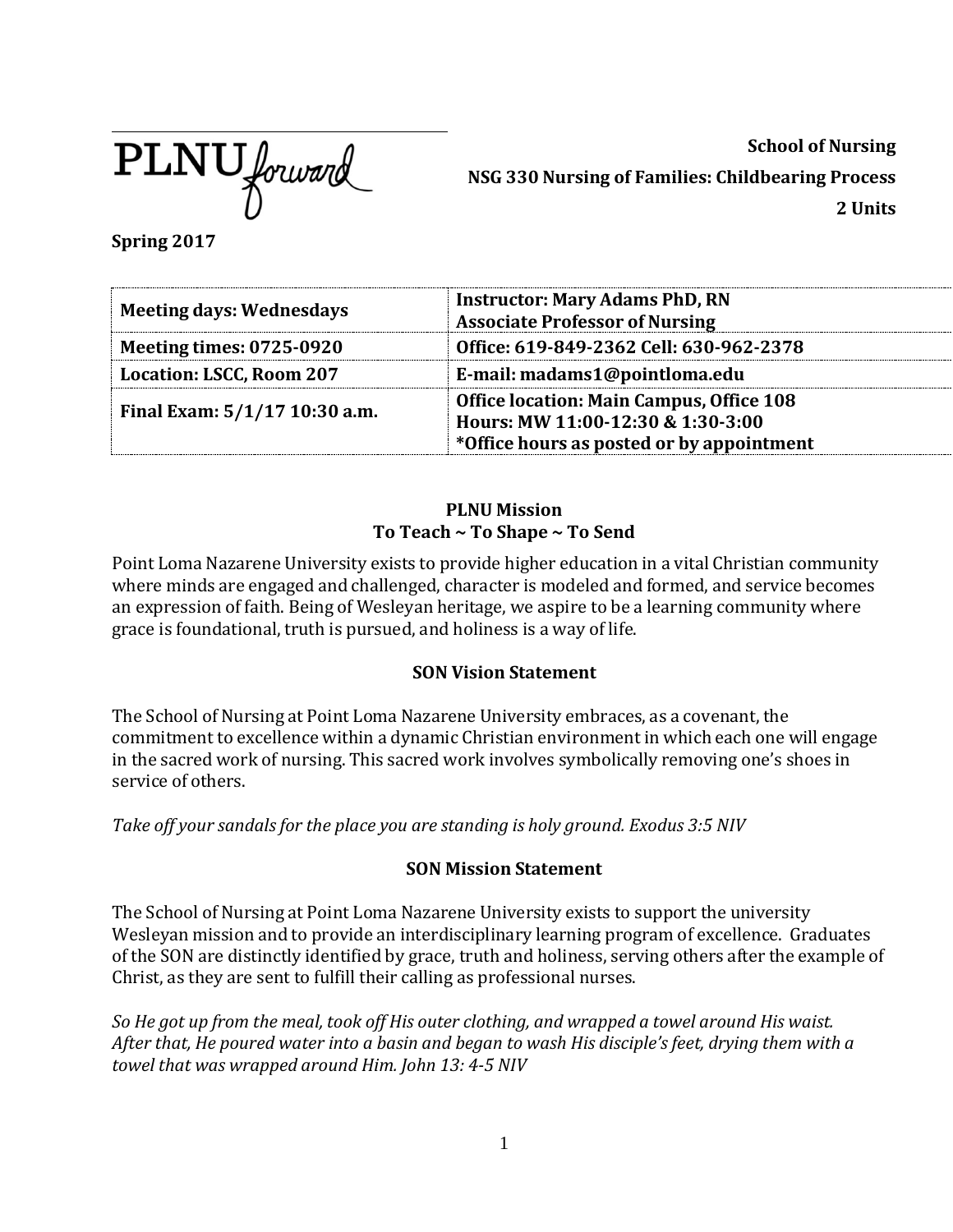*Now that I, your Lord and Teacher, have washed your feet, you also should wash one another's feet. I have set you an example that you should do as I have done for you. John 13: 14-15 NIV*

# Faculty reserves the right to make necessary schedule changes to this syllabus as the semester progresses.

Every attempt will be made to minimize the inconvenience to the student in the event of a change to the syllabus. Students will be notified of changes via eclass announcement section, with accompanying email notification, in a timely manner.

## **COURSE DESCRIPTION**

This course focuses on nursing theory as it relates to adaptation of families in the childbearing years.

**PREREQUISITE**: Current Junior standing in the nursing program

## **COREQUISITE:** NSG 331

Note: A minimum grade of "C" must be achieved in all co-requisite courses in order to progress in the program.

## **PROGRAM VALUES & COURSE LEARNING OUTCOMES**

Upon completion of NSG 330, the student will meet the following outcomes:

**Inquiring Faithfully -** Student will demonstrate knowledge, skill and behavior of the evidencebased practice of nursing which integrates growth in reasoning, analysis, decision-making and the application of theory with the goal of advocating for others and/or self. This includes holistic nursing skills and the nursing process.

### **Program Learning Outcomes (PLOs)**

- Initiates dialogue regarding current practice to improve healthcare.
- Demonstrates the use of evidence-based practices as an advocate for self and others.
- Promotes positive client outcomes using evidence-based data.
- Provides holistic care by considering all of the client needs (e.g. physical, psychosocial, spiritual, environmental) including family in a multicultural community.
- Engages in self-care practices that facilitate optimal care of clients.

## **NSG 330 Course Learning Outcomes (CLOs)**

1. Implement individualized evidence-based nursing care that reflects an understanding of pregnancy and the management of pregnancy/childbirth/neonatal-related conditions (PLO 1.2).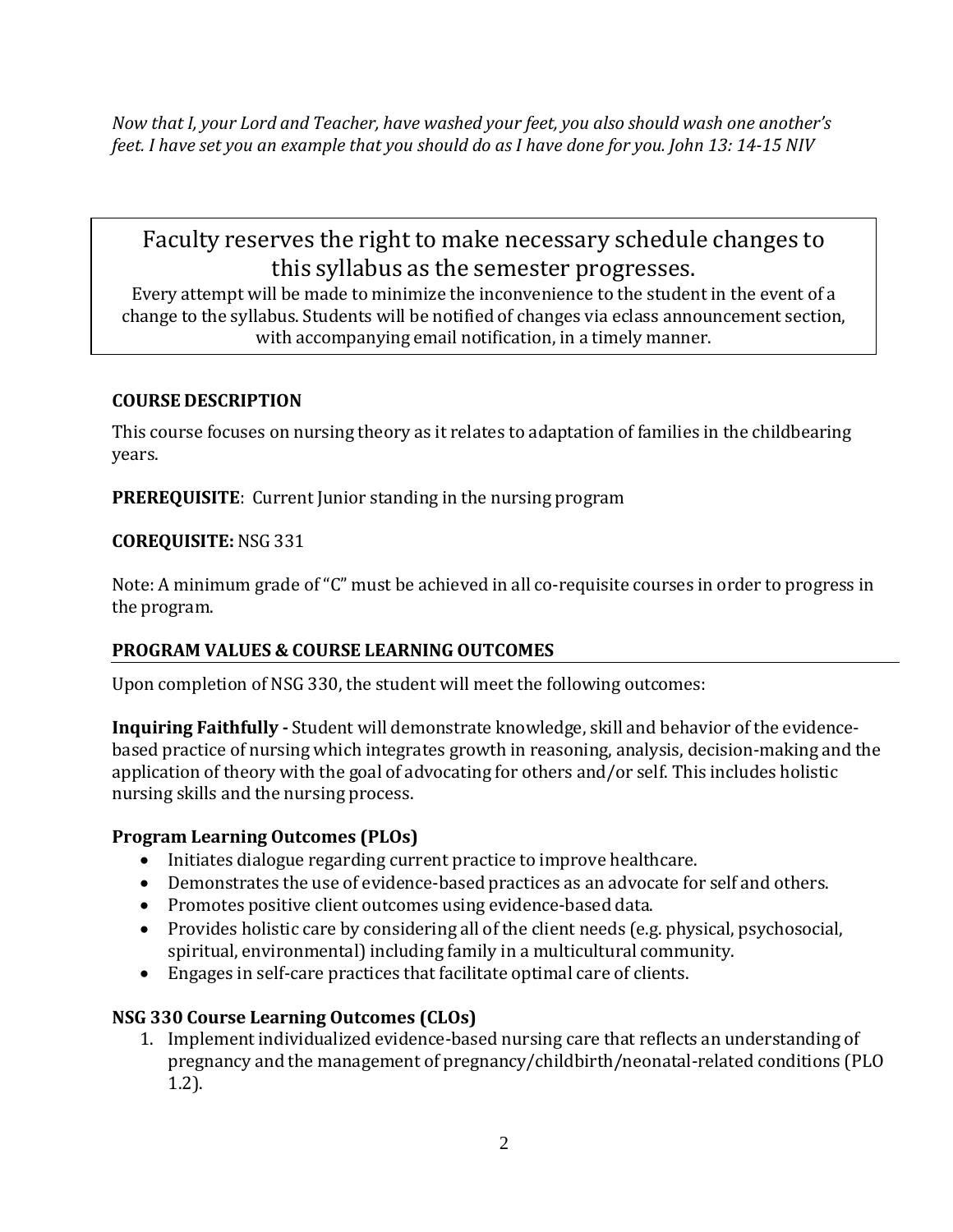2. Acknowledge own strengths and limitations related to therapeutic patient centered care (PLO 1.5)

**Caring Faithfully -** The student will embrace a calling to the ministry of compassionate care for all people in response to God's grace, which aims to foster optimal health and bring comfort in suffering and death.

## **Program Learning Outcomes (PLOs)**

- Demonstrates compassionate care to all people while mirroring Christ's love for all.
- Partners with the community to establish a trusting relationship
- Demonstrates ethics and values consistent with the practice of professional nursing.

## **NSG 330 Course Learning Outcomes (CLOs)**

- 1. Integrate multiple dimensions of patient-centered care (PLO 2.1; BSN essential IX-5; QSEN patient-centered care)
- 2. Adapts family-centered care to the body, mind, emotion, spirit and social/cultural preferences within the patient and family environment (PLO 2.3; QSEN Patient-centered care)

**Communicating Faithfully -** The student will actively engage in the dynamic interactive process that is intrapersonal and interpersonal with the goal of advocating for others and/or self. This includes effective, culturally appropriate communication conveys information, thoughts, actions and feelings through the use of verbal and nonverbal skills.

## **Program Learning Outcomes (PLOs)**

- Engages in active listening to promote therapeutic relationships
- Demonstrates effective verbal and nonverbal communication skills to provide patient care
- Dialogs with members of the healthcare team, including the patient, to facilitate positive patient outcomes.
- Advocates for patients/families and self
- Implements patient care while honoring the diversity of patients, families and communities

## **NSG 330 Course Learning Outcomes (CLOs)**

- 1. Foster open communication among the healthcare team to improve patient health outcomes (PLO 3.3; BSN essential VI-4; QSEN teamwork and collaboration).
- 2. Engage information technologies to provide effective patient care (PLO 3.4; BSN essential I-4; QSEN Informatics).
- 3. Evaluates the impact of culture, ethnicity and family dynamics on clinical decision-making (PLO 3.5; QSEN Patient-centered care).

**Following Faithfully –** Defined as claiming the challenge from Florence Nightingale that nursing is a "divine imposed duty of ordinary work." The nursing student will integrate the ordinary work by complying with and adhering to regulatory and professional standards (e.g. ANA Code of Ethics, the California Board of Registered Nursing, Scope of Nursing Practice, SON Handbook). This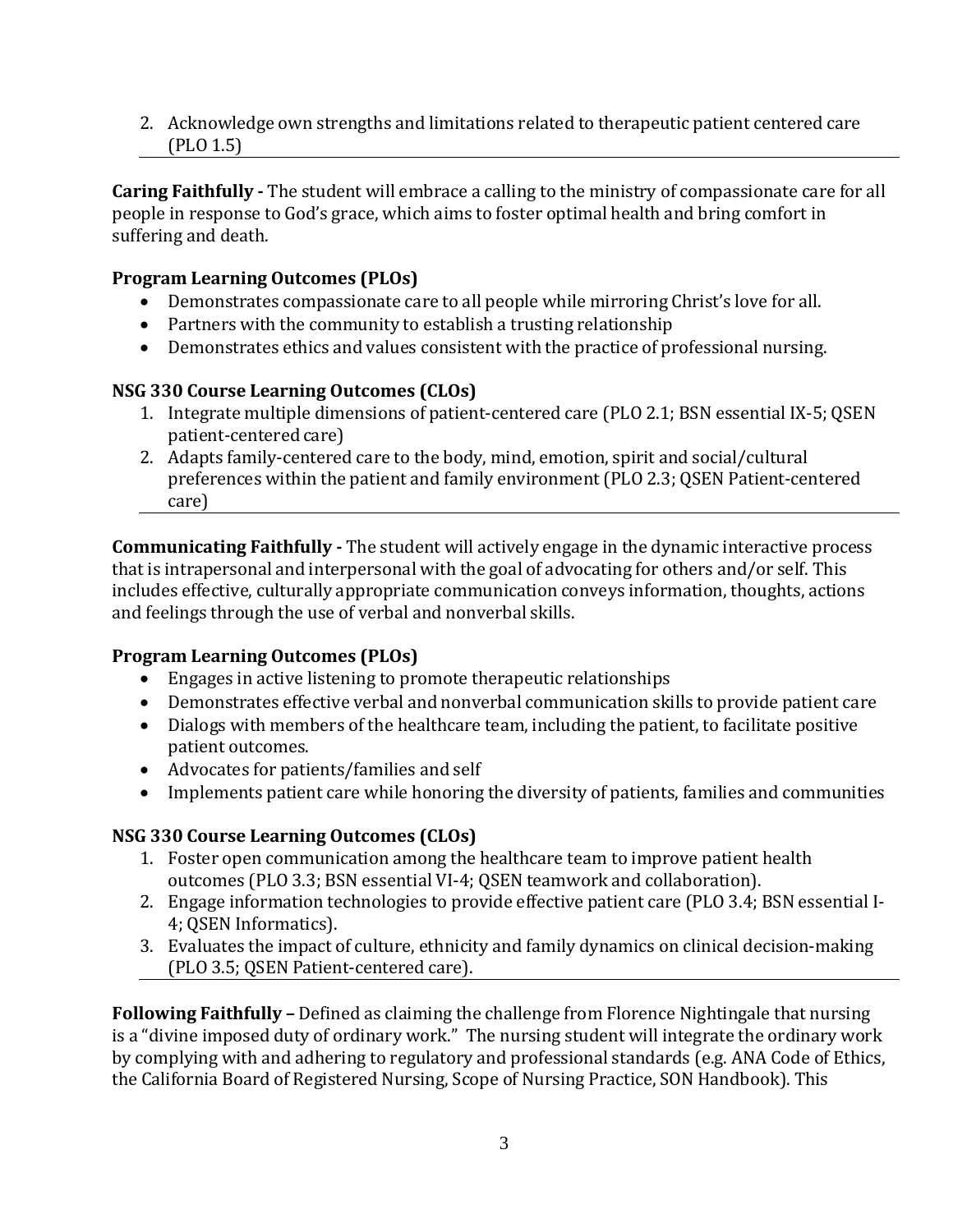includes taking responsibility, being accountable for all actions and treating others with respect and dignity.

## **Program Learning Outcomes (PLOs)**

- Engages in a professional practice environment that promotes nursing excellence
- Provides patient care within the boundaries designated by regulatory agencies, professional practices and ethical standards of a Christian nurse
- Avails self of learning opportunities to cultivate the life-long learning process

## **NSG 330 Course Learning Outcomes (CLOs)**

1. Applies professional standards of care according to ethical, legal and Christian principles (PLO 4.2; BSN essential VIII-1,2;)

**Leading Faithfully -** The student will incorporate a foundational relationship with Christ and others and embrace a willingness to serve others in the midst of life circumstances (e.g., illness, injustice, poverty). The student will role-model the need for "Sabbath Rest" as a means of personal renewal, and true care of the self, so that service to others is optimally achieved. The student will incorporate the characteristics of a servant leader including: humility, courage, forgiveness, and discernment.

## **Program Learning Outcomes (PLOs)**

- Provides graceful service through compassionate responses to others' needs
- Demonstrates the principles of a servant leader as a reflection of Christ's love.
- Exhibits patient advocacy that reflects sensitivity to diversity in a holistic manner

## **NSG 330 Course Learning Outcomes (CLOs)**

1. Analyze servant leadership concepts and skills for patient safety and high quality care (PLO 5.2; BSN essential II-2;)

## **COURSE CREDIT HOUR INFORMATION**

In the interest of providing sufficient time to accomplish the stated Course Learning Outcomes, this class meets the PLNU credit hour policy for a 2 unit class delivered over 15 weeks. Specific details about how the class meets the credit hour requirement can be provided upon request.

## **COURSE CONTENT OUTLINE**

- I. Introduction
- II. Pregnancy
	- A. Anatomy and physiology of pregnancy
	- B. Fetal development and newborn transition
	- C. Maternal and fetal nutrition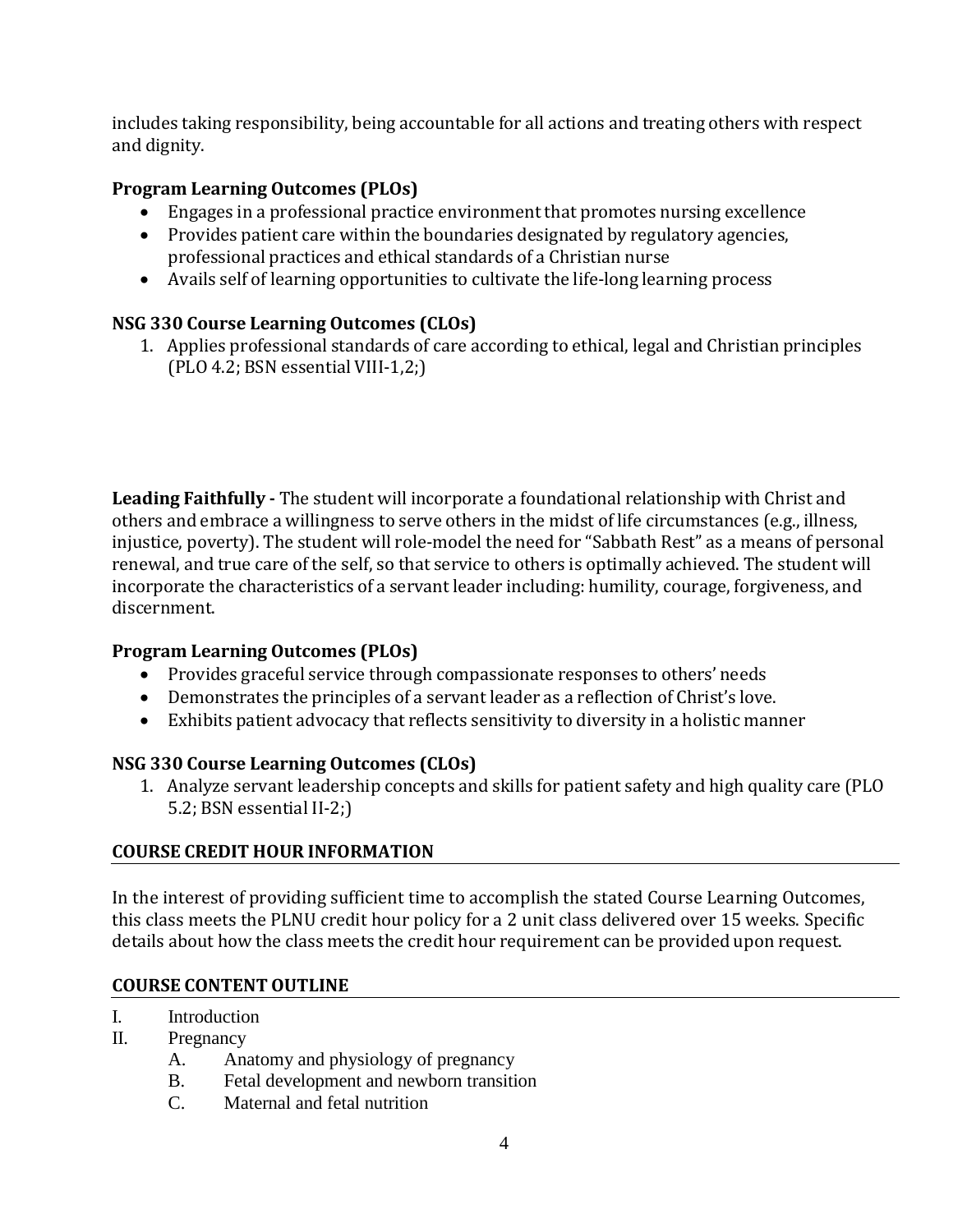- D. Intrapartum fetal assessment
- III. Stages of Labor and Postpartum
	- A. First stage of labor
	- B. Second stage of labor
	- C. Third stage of labor
	- D. Postpartum- the fourth trimester
- IV. Maternal and Fetal Complications of Pregnancy and Birth
	- A. Diabetes in pregnancy
		- B. Preterm labor (PTL)
		- C. Hypertensive Disorders of Pregnancy
		- D. Placental/Cord anomalies
		- E. Hyperemesis gravidarum
- V. The High Risk Neonate
	- A. Prematurity
	- B. Intrauterine Growth Restriction (IUGR)
	- C. Birth defects
	- D. Discharge planning and home care for high-risk newborns and their families
- VI. Ethical Issues Related to the Childbearing Family
	- A. Human Cloning
	- B. Sex Selection
	- C. Fetal Rights
	- D. Mandatory Sterilization
	- 1. Elective Abortion
- VII. Drug Therapy –Medications commonly used
	- A. In pregnancy and birth
	- B. Drug dosages and calculations
- VIII. Women's Health Issues & Contraception Methods
- IX. Perinatal Loss

### **LEARNINGSTRATEGIES**

Learning strategies will include lecture, group discussion, written assignments, case studies and required readings. Teaching - learning will focus on process and situational learning. To achieve these goals the student will be held responsible for having read the assigned text and apply theory to practice by sharing examples from clinical experience. The student is also responsible to **complete all written assignments** and submit them on their due dates, unless other arrangements have been made in advance with the instructor in order to receive a grade for the course.

## **ATTENDANCEAND PARTICIPATION**

Regular and punctual attendance at all classes is considered essential to optimum academic achievement. If the student is absent from more than 10 percent of class meetings, the faculty member has the option of filing a written report which may result in de-enrollment. If the absences exceed 20 percent, the student may be de-enrolled without notice. If the date of deenrollment is past the last date to withdraw from a class, the student will be assigned a grade of W or WF consistent with university policy in the grading section of the catalog. See [Academic](http://www.pointloma.edu/experience/academics/catalogs/undergraduate-catalog/point-loma-education/academic-policies) Policies in the undergrad student catalog.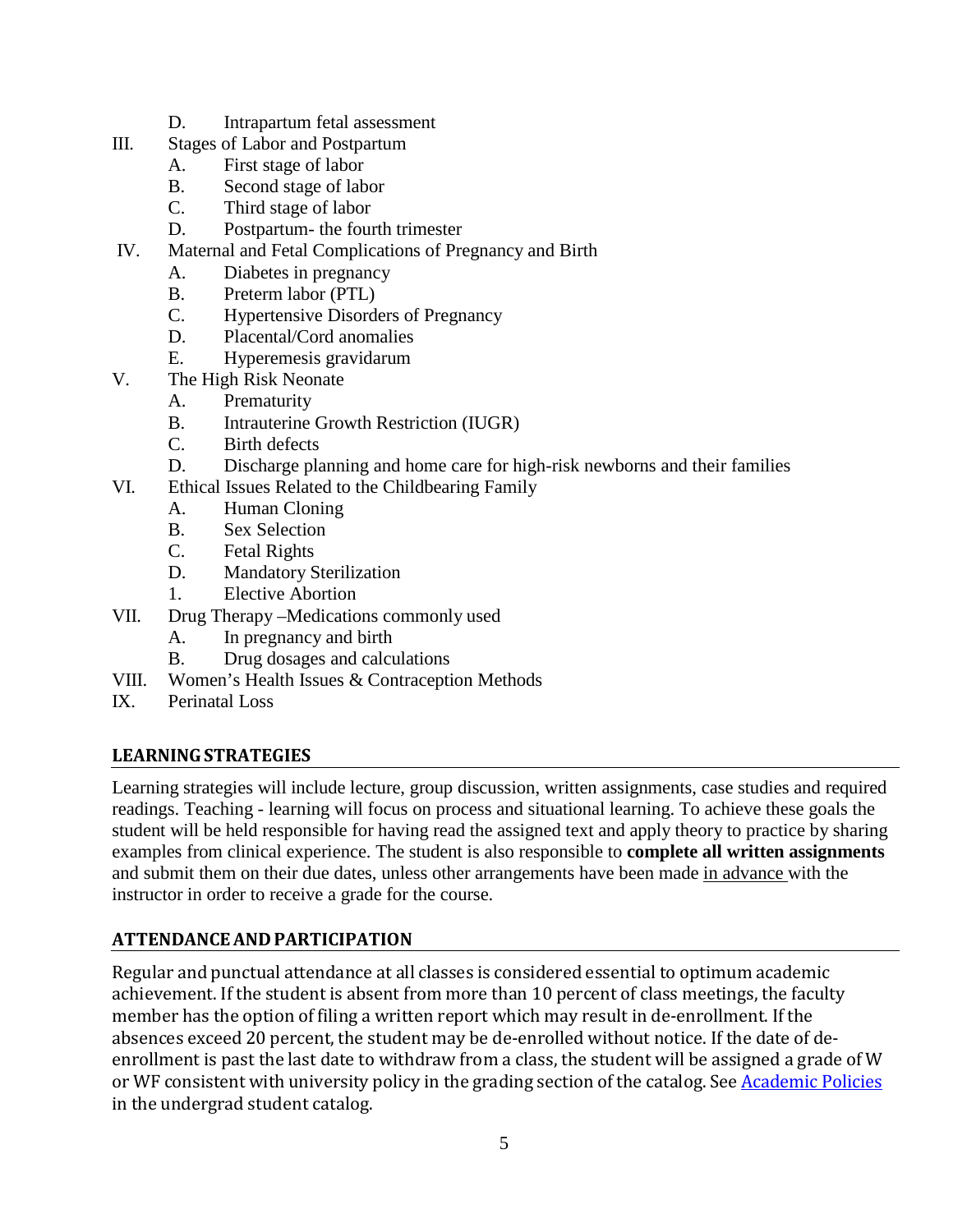## **INCOMPLETE AND LATE ASSIGNMENTS-**

**\_\_\_\_\_\_\_\_\_\_\_\_\_\_\_\_\_\_\_\_\_\_\_\_\_\_\_\_\_\_\_\_\_\_\_\_\_\_\_\_\_\_\_\_\_\_\_\_\_\_\_\_\_\_\_\_\_\_\_\_\_\_\_\_\_\_\_\_\_\_\_\_\_**

All assignments are to be submitted as specified by faculty, including assignments posted in CANVAS. If you have legitimate, unforeseen circumstances that may impact your ability to turn in assignments timely, please *communicate with me immediately*. You must be proactive. Any accommodation is fully at the discretion of the course faculty.

## **ACADEMIC DISHONESTY**

Students should demonstrate academic honesty by doing original work and by giving appropriate credit to the ideas of others. As explained in the university catalog, academic dishonesty is the act of presenting information, ideas, and/or concepts as one's own when in reality they are the results of another person's creativity and effort. Violations of university academic honesty include cheating, plagiarism, falsification, aiding the academic dishonesty of others, or malicious misuse of university resources. A faculty member who believes a situation involving academic dishonesty has been detected may assign a failing grade for a) that particular assignment or examination, and/or b) the course following the procedure in the university catalog. Students may appeal also using the procedure in the university catalog. See [Academic](http://www.pointloma.edu/experience/academics/catalogs/undergraduate-catalog/point-loma-education/academic-policies) Policies for further information.

## **ACADEMIC ACCOMMODATIONS**

While all students are expected to meet the minimum academic standards for completion of this course as established by the instructor, students with disabilities may request academic accommodations. At Point Loma Nazarene University, students must request that academic accommodations by filing documentation with the **[Disability](http://www.pointloma.edu/experience/offices/administrative-offices/academic-advising-office/disability-resource-center) Resource Center** (DRC), located in the Bond Academic Center. Once the student files documentation, the Disability Resource Center will contact the student's instructors and provide written recommendations for reasonable and appropriate accommodations to meet the individual needs of the student. See [Academic](http://www.pointloma.edu/experience/academics/catalogs/undergraduate-catalog/point-loma-education/academic-policies) Policies in the undergrad student catalog.

### **FERPA POLICY**

In compliance with federal law, neither PLNU student ID nor social security number should be used in publicly posted grades or returned sets of assignments without student written permission. This class will meet the federal requirements by (Note: each faculty member should choose one strategy to use: distributing all grades and papers individually; requesting and filing written student permission; or assigning each student a unique class ID number not identifiable on the alphabetic roster.). Also in compliance with FERPA, you will be the only person given information about your progress in this class unless you have designated others to receive it in the "Information Release" section of the student portal. See Policy [Statements](http://www.pointloma.edu/experience/academics/catalogs/undergraduate-catalog/policy-statements) in the undergrad student catalog.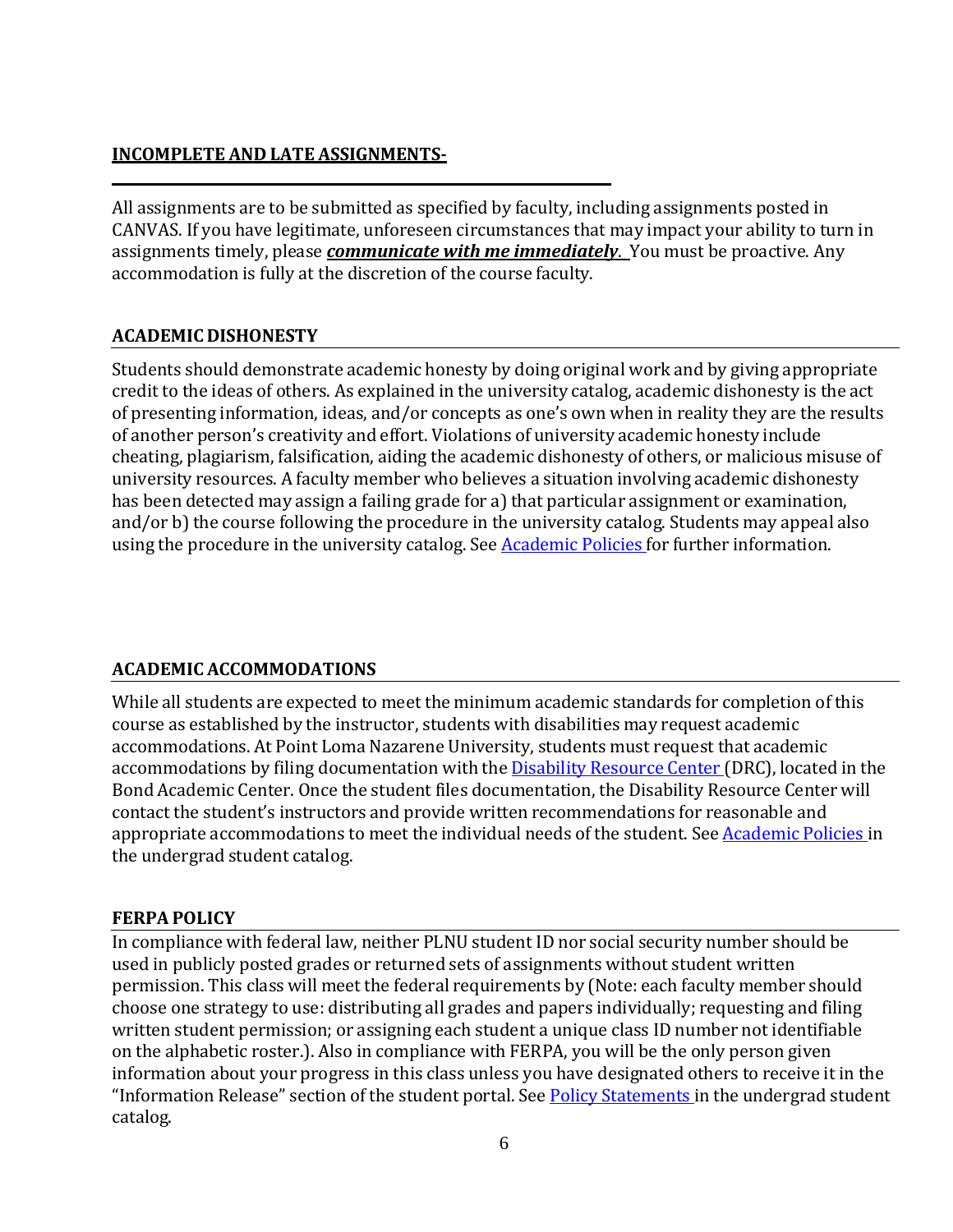## **EXAMINATION POLICY**

Examinations may be deferred due only to illness or because of other equally valid conditions over which the student has no control". Extenuating circumstances will be determined by the faculty of record.

Successful completion of this class requires taking the **FINAL** examination **on its scheduled day**. The final examination schedule is posted on the Class [Schedules](http://www.pointloma.edu/experience/academics/class-schedules) site. No requests for early examinations or alternative days will be approved. No additional time will be allotted for those arriving late to the testing session

## **USE OF TECHNOLOGY**

Point Loma Nazarene University encourages the use of technology for learning, communication, and collaboration. The use of technology during class will be determined at the discretion of the faculty. Audio-tapping, videotaping or photography of any type is not permitted in this course due to the nature of the content and to allow for open discussion of sensitive topics. Accommodations may be made for those with specific learning needs at the discretion of the course faculty and DRC, as appropriate.

Canvas Learning Management System (LMS) will provide the online platform for this course. You will be logging into Canvas to access course syllabus, supporting documents and assignments.<br>1. Please use Chrome as vour browser.

- 1. Please use Chrome as your browser.<br>2. Go to canvas pointloma.edu.
- 2. Go to <u>canvas.pointloma.edu</u>.<br>3. Create a shortcut or bookma
- 3. Create a shortcut or bookmark to this site.<br>4. Log in with your PLNU username and pass
- Log in with your PLNU username and password.

## **SCHOOL OF NURSING - PROFESSIONAL STANDARD**

Students are required to adhere to professional standards while students at PLNU. The School of Nursing had developed these standards to provide clarification of expected professional behaviors.

- 1. Presenting yourself professionally in interactions with all persons
- 2. Behaving with honesty and ethics
- 3. Respectful communication techniques
- 4. Being proactive versus reactive
- 5. Accepting accountability for one's own actions
- 6. Being prepared and punctual

### Additional guidelines

Social networking sites are a great way to connect with many others. These sites can be used to your disadvantage and all persons are advised to employ professional standards on these sites. A general rule would be if what you have posted does not enhance your professional image then it probably needs to be reviewed.

The use of Laptops, cell phones and other electronic devices is at the discretion of the course instructor. Generally it is considered inappropriate to use any device for alternate uses not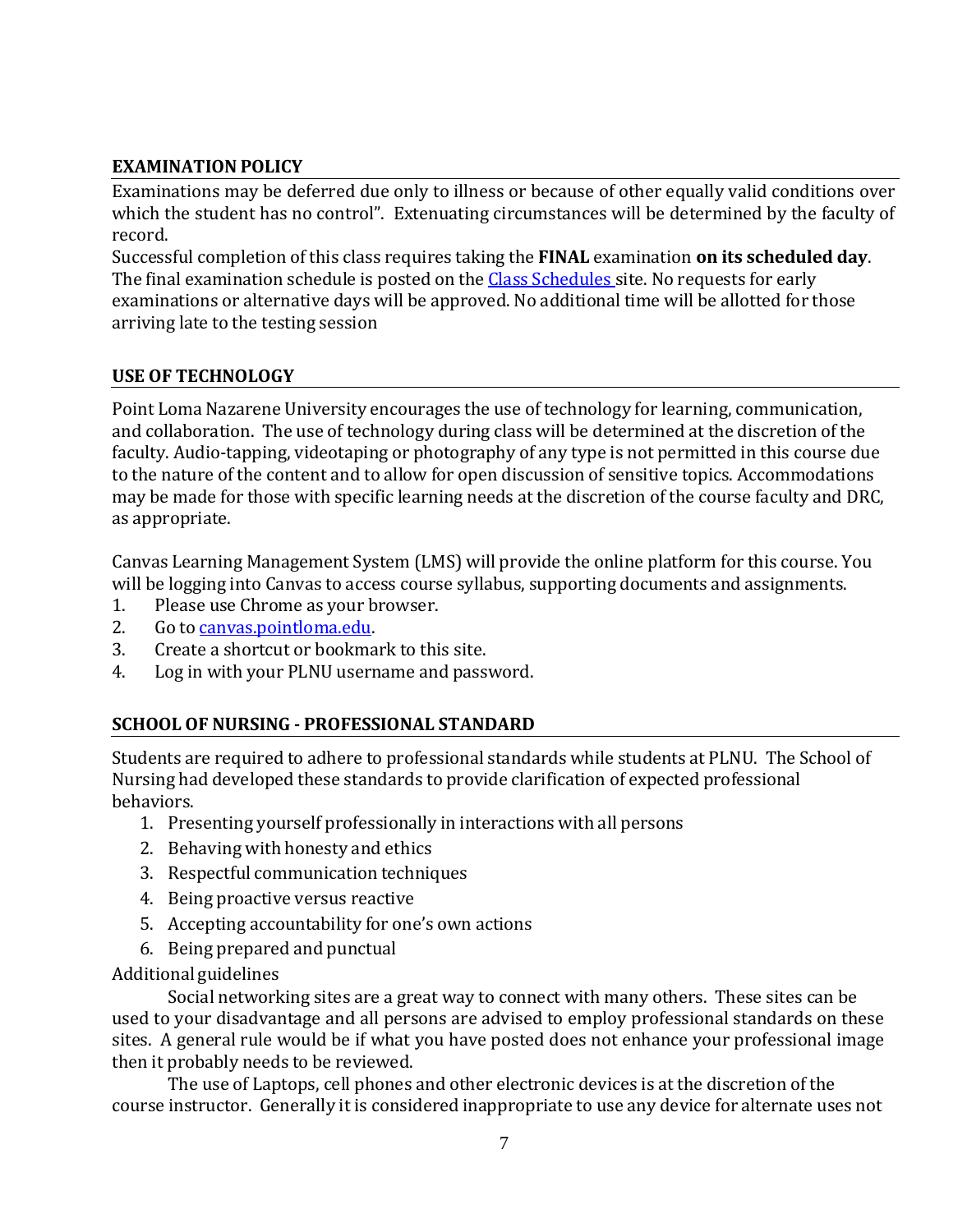related to the class being taught. Cell phones should be kept on vibrate or silent during class times unless arrangements have previously been made.

Speaking negatively, relating stories or presenting a biased viewpoint about any class, instructor or other student that is not supportive of the individual involved and can be perceived as incivility. Disagreements are a part of life- but should be worked through in a private manner. Questioning the integrity of a persons' character is disrespectful. Each person is responsible and accountable for his or her words and actions.

Plagiarism or cheating in any class as a pre-nursing or nursing major will have consequences within the School of Nursing. Disciplinary action will be at the discretion of the instructor, the guidance of the Dean of the School of Nursing, and SON handbook and may include assignment/class failure and possible dismissal from the program.

### **SCHOOL OF NURSING – GRADING POLICIES**

• **Grading Scale** to be used for all exams and final course grades:

 $93-100\% = A$  $90 - 92\% = A$  $87 - 89\% = B +$  $84 - 86\% = B$  $81 - 83\% = B$  $78 - 80\% = C +$  $75 - 77\% = C$  - Must have minimum of  $75\%$  to progress in the program  $73 - 74\% = C$  $71 - 72\% = D+$  $68 - 70\% = D$ Below  $68\% = F$ 

- The Professor of Record has the authority to determine the schedule and re-scheduling of examinations
- All assigned course work must be completed to receive a final course grade
- In order to receive a passing grade in the course, the student must achieve a cumulative average of 75% on tests and quizzes. Grades/points will not be rounded. For example: 80.5% does not round to 81% resulting in a grade of C+ instead of a B-. A grade of less than a "C" (Below 75%) prohibits the student from continuing in the nursing program until the course is repeated with a satisfactory grade of  $\geq$  C.
- A grade of at least a "C" in each nursing theory, prerequisite, and/or co requisite course is required in order to progress to the next course or level. The nursing theory and related clinical courses must be taken concurrently and the student must receive a passing grade of "Credit" in the clinical course in order to progress to the next course or level.
- Throughout the curriculum (whether pre-nursing or nursing) students may repeat one prerequisite or nursing course. With the need for a second repeat of any pre-requisite or nursing course the student will be dismissed from the nursing program.

*There is NO rounding up with percentages, or extra credit offered after the final exam to change final grades. Grades are an accumulation of work completed throughout the semester.*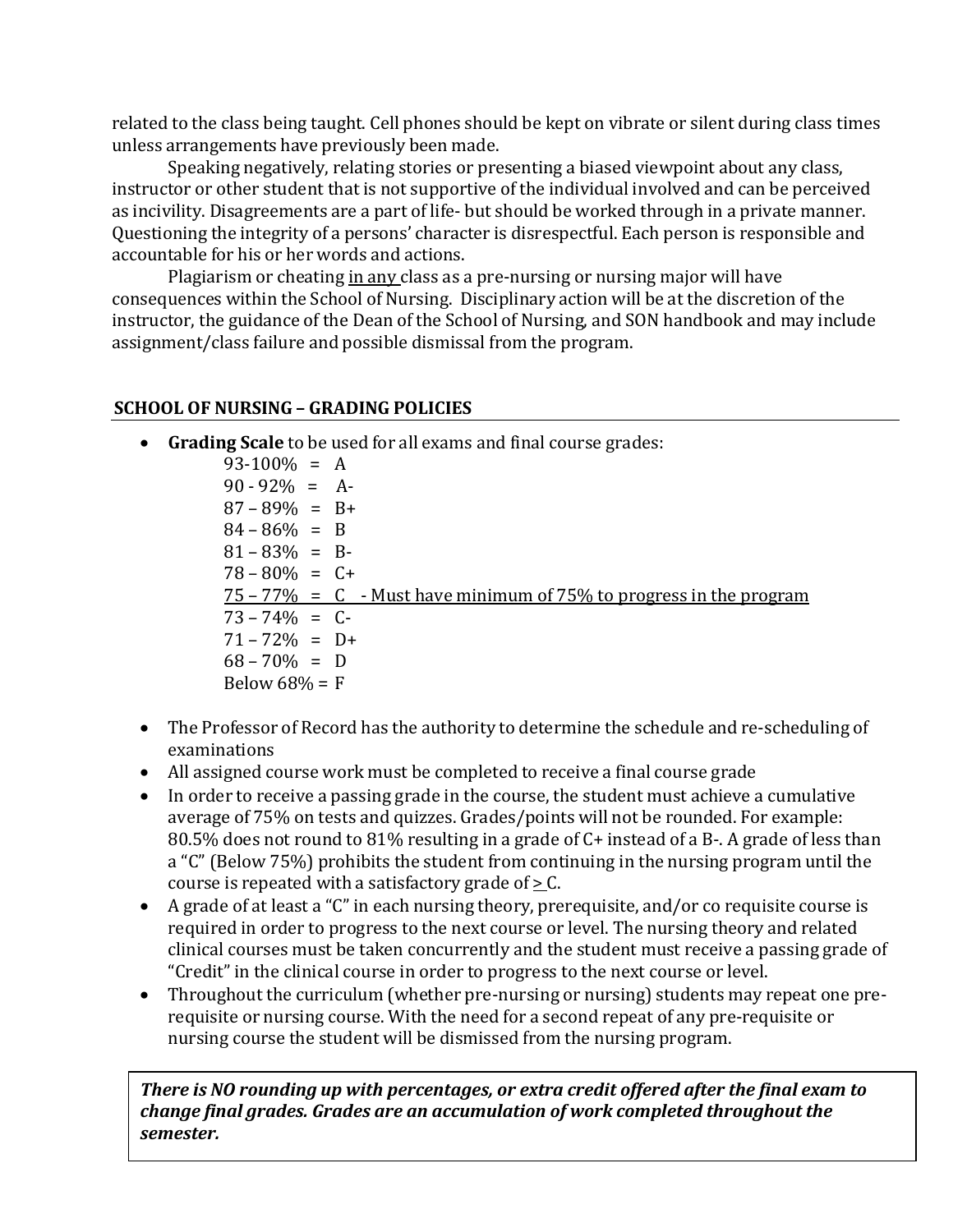### **COURSE-SPECIFICPOLICIES**

- Check your PLNU email daily as any course updates or notifications from CANVAS will be delivered via email and you are responsible for this information. It is recommended you not modify the notifications settings in CANVAS. Contact ITS for assistance.
- Communicate with me regularly about your progress/concerns/anything notifying me about problems or issues before things are due – this makes it much easier for me to grant grace.
- Proactively communicate any absence with faculty directly (via email, phone or text) so that you honor the learning community that we are striving to develop. Lack of communication about absences in advance will result in a zero on all in class graded assignments that day and may be reflected in your peer evaluations. Remember your team is relying on everyone for success (the golden rule applies).
- If there is an opportunity for extra credit work offered, it is solely at the discretion of the faculty. Any points earned will not be added to the final grade unless the student achieves a minimum of 75% on all tests and exam grades and the extra credit will not change the students grade by more than one letter grade (i.e. C+ to B- or B to B+).

## **METHODS OF ASSESSMENT & EVALUATION**

All evaluation is based on achievement of stated course learning outcomes. Evaluation tools include tests, written assignments, and class interaction and involvement. Ongoing student evaluation of the course is sought throughout the semester. Formal student evaluation of the course and of the faculty is scheduled via IDEA and/or the end of the semester utilizing departmental forms.

### **Points**

| 1. "OB-ease" Quiz              | 30 points  |
|--------------------------------|------------|
| 2. Ethics Presentation         | 20 points  |
| 3. Empathy Belly Reflection    | 10 points  |
| 4. WIC Shopping List           | 10 points  |
| 5. EFM quiz                    | 10 points  |
| 6. Float Area Worksheets       | 30 points  |
| 7. Clinical Care Map #3        | 15 points  |
| 8. Two Tests (100 points each) | 200 points |
| 9. Final Exam (100 points)     | 100 points |
|                                | 425 points |
|                                |            |

## **REQUIRED TEXTS & RECOMMENDED STUDY RESOURCES**

American Psychological Association (2009). *Publication manual of the American Psychological Association* (6th ed.). Washington D.C.

Lowdermilk, D.L., Perry, S.E., Cashion, K. & Alden, K.R. (2015). *Maternity & women's health care* (11th ed.). St. Louis, Missouri: Mosby, Inc. (ISBN:978-0-323-16918-9)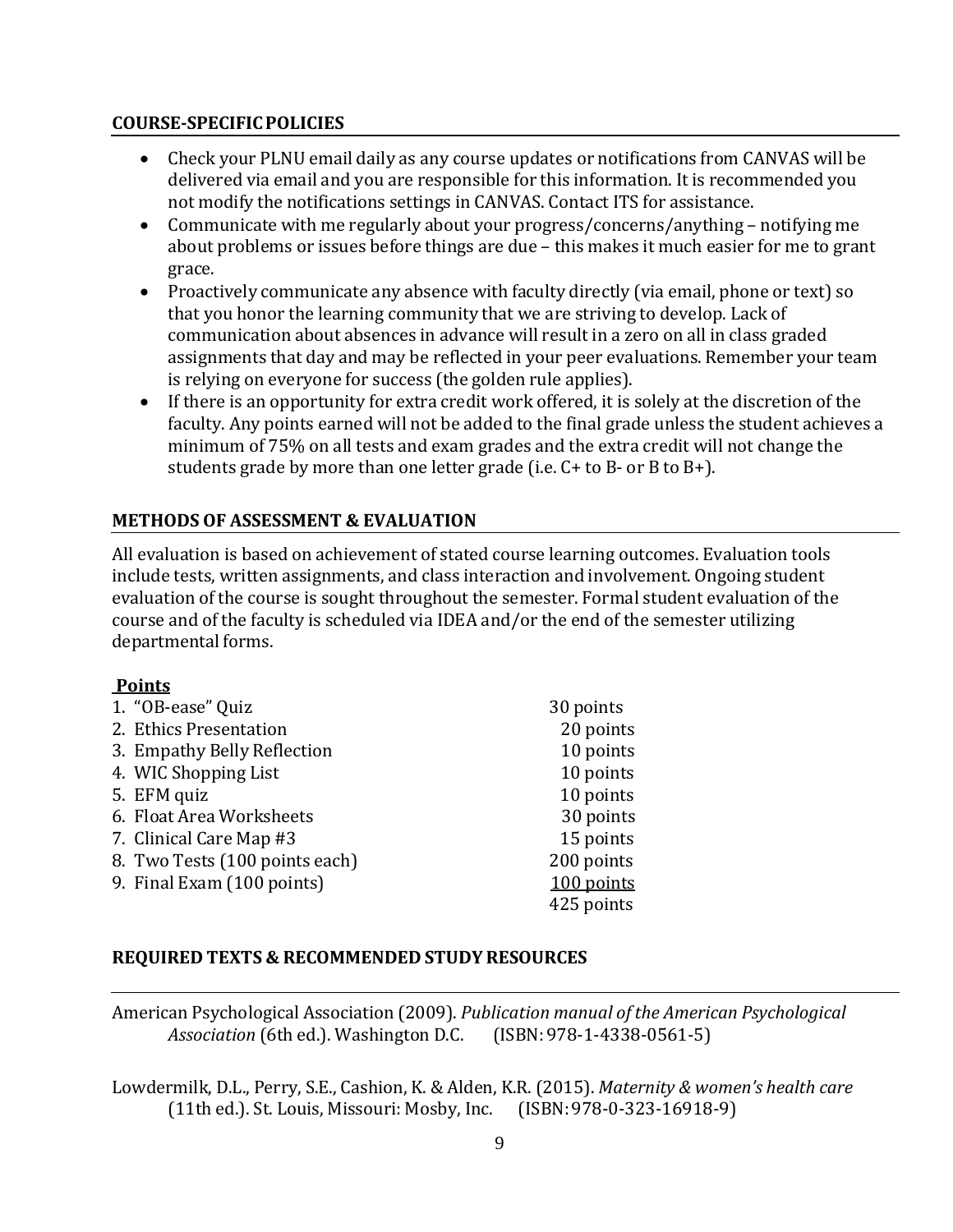Stanhope, M. & Lancaster, J. (2012). *Public Health Nursing: Population-centered health care in the community (8th ed.). Mosby Elsevier, Canada.* 

Current School of Nursing Student Handbook. See SON Resource Page in eclass for current edition.

### RECOMMENDEDTEXTS:

\*Arenson, J. & Drake, P.(2007). *Quick look nursing: Maternal and newborn health.* Sudbury, MA:  $(ISBN: 978-0-7637-3887-7)$ 

\*Lowdermilk, D.L., Perry, S.E., Cashion, K. & Alden, K.R. (2015). *Study guide for maternity & women's health care* (11th ed.). St. Louis, MO: Mosby, Inc. (ISBN:978-0-323-26558-4)

\*Highly recommended

## **PORTFOLIOREQUIREMENT**

At the conclusion of each course, students are expected to complete/update a LiveText<sup>®</sup> portfolio including self-evaluation of outcomes using the BSN Growth Portfolio template. The portfolio provides evidence supporting professional development and attainment of PLNU SON BSN graduate outcomes. For this course, the following assignment(s) are **required** to be submitted in LiveText®.

- Signature Assignment: *Teaching Project*
- All Guided Reflective Assignments: *Reflective Journal on Responsibility, Accountability, Respect/Dignity for others, Humility, Courage*

Students are strongly encouraged to submit additional coursework into LiveText to demonstrate personal and professional growth.

## **LEADERSHIPREQUIREMENT**

Attendance of at least one SON meeting is required on an annual basis for each student. This is generally completed during the NSG 340 semester.

## **Assessment Technologies Institute (ATI) Testing**

ATI is a computer-based testing program used by the School of Nursing to help prepare students for the NCLEX examination. ATI is most helpful when students use the program throughout the course. Codes for the non-proctored assessment can be found on Canvas. *Two non-proctored and one proctored examination must be taken.* The first non-proctored test (Practice A) will be taken approximately 1/3 of the way through the semester and the second non-proctored test (Practice B) will be taken 2/3 of the way through the semester (refer to course calendar for specific dates). The final proctored examination will be taken at the end of the semester.

## **ATI Focused Review Hours:**

Students that have taken the non-proctored ATI exam will be able to generate a list of topics in the ATI system for review, this is called the Focus Review. For each hour the student reviews these topics in ATI, 2 points per full hour will be awarded. The maximum number of points granted for Focused Review hours is 10. These points will be added to your final **testing** points. Prior to the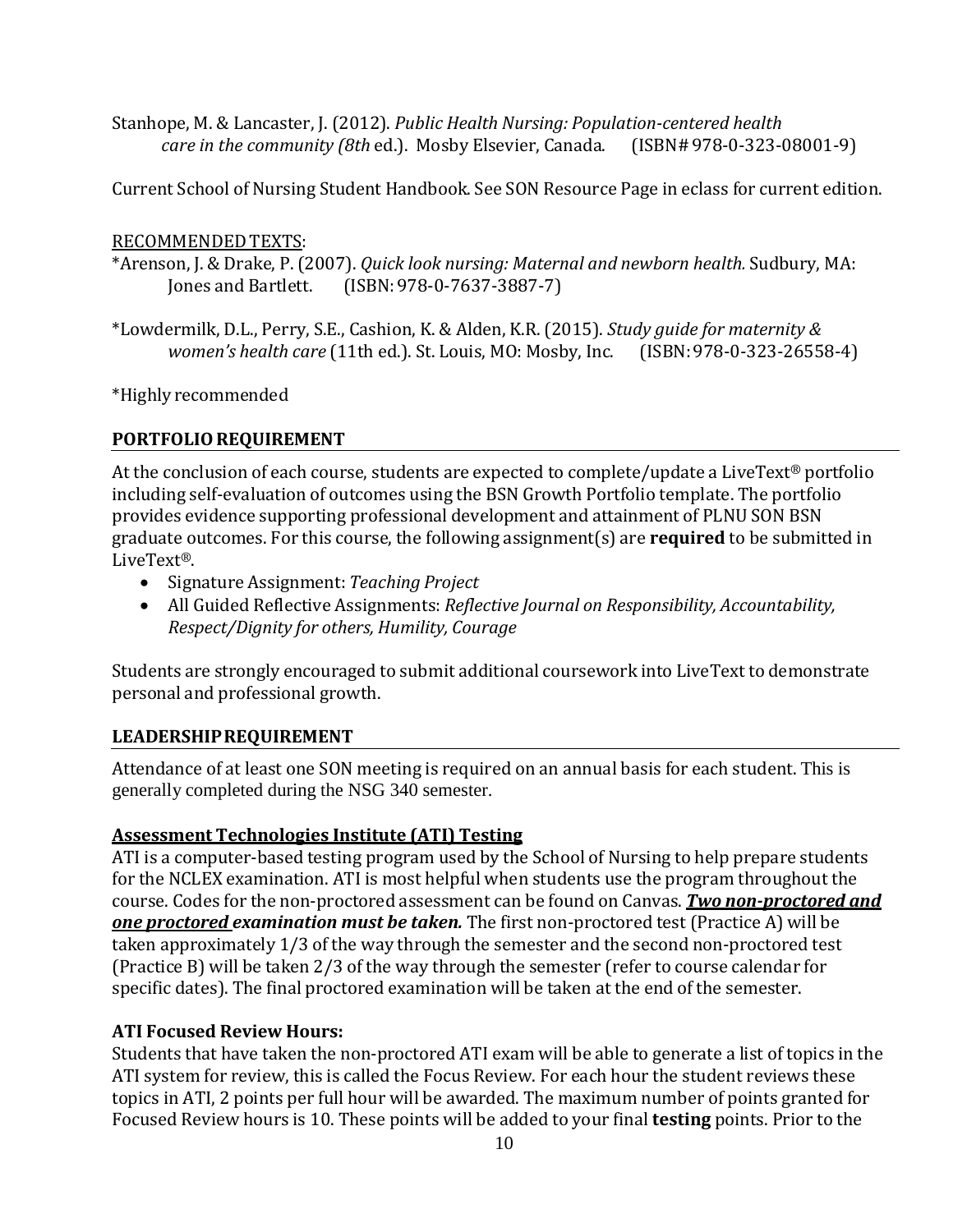proctored exam, the student will be responsible for posting an ATI transcript documenting assessments taken, as well as, time spent on ATI remediation. Points for ATI practice, remediation and proctored exams will be awarded based on the transcript printed from ATI. No partial credit will be granted, e.g. 40 minutes of remediation does not round up to 1 hour.

#### **REQUIRED LEARNING ACTIVITIES**

#### **ACTIVITY 1:** Fetal Heart Rate Monitoring

#### **Student Learning Outcomes:**

Upon completion, the student will be able to:

- 1. Describe components of a fetal heart rate (FHR) tracing.
- 2. Determine the FHR baseline.
- 3. Describe periodic and non-periodic FHR changes as they relate to accelerations and decelerations.
- 4. Describe FHR variability.
- 5. List the characteristics of uterine activity.
- 6. Identify early, late, and variable decelerations and explain their physiologic causes.
- 7. Describe appropriate interventions for FHR tracings.

Access the Electronic Fetal Monitoring video on Canvas and complete the questions listed.

#### **ACTIVITY 2:** Empathy Belly Experience

#### **Student Learning Outcomes:**

Upon completion, the student will be able to:

- 1. Express their understanding of the physical discomforts of pregnancy
- 2. Note challenges in completing everyday tasks
- 3. Discuss feelings related to the responses of others to a "pregnant" student

Sign up for a 30 minute time slot to wear the empathy belly and complete assigned activities. Submit a reflection on the experience according to the directions on Canvas.

#### **ACTIVITY 3**: WIC Shopping List

#### **Student Learning Outcomes:**

Upon completion, the student will be able to:

- 1. Describe how a woman would qualify for WIC
- 2. Describe the services provided by the WIC program
- 3. Express understanding of shopping when using WIC coupons
- 4. Discuss the work of God as seen in the WIC program

Students will complete a shopping trip using WIC coupons to compare costs and submit a reflection with answers to specific questions regarding the program found on Canvas.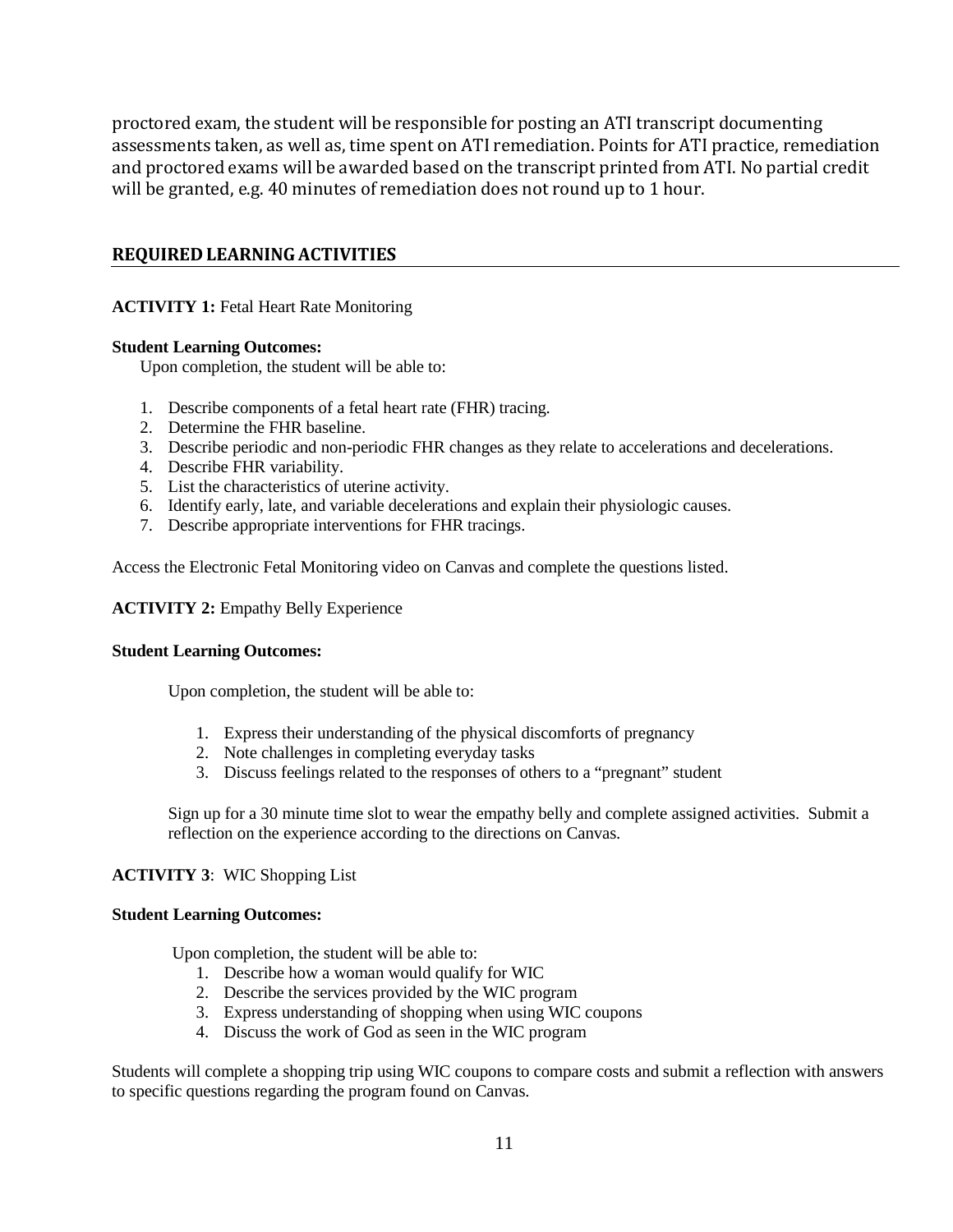#### **ACTIVITY 4:** Ethical Issue Presentation

#### **DUE: Per clinical instructor**

**Student Learning Outcomes:** Upon completion of this assignment, the student will be able to:

- 1. Demonstrate an understanding of the pro/con side of the ethical issue
- 2. Present a brief synopsis describing the pro/cons to the group
- 3. Discuss the significance of the issue to nursing in providing family-centered care
- 4. Present the issue in a dynamic professional manner

#### **DIRECTIONS:**

This learning activity is designed to foster excellence in nursing practice by promoting the discussion of current ethical issues in obstetrical care.

Each student will select one ethical issue from a list provided by their clinical instructor. The group of 2-3 students will present the pros and cons of the issue from a nursing standpoint. The use of peer reviewed research, textbook, or information from nursing websites should be used and cited appropriately.

During a post-conference, the student group will distribute copies of **single-spaced one-page oral presentation outline** to the clinical group and deliver a 10- minute presentation. At the end of the presentation, the group will encourage discussion of the issue by offering one thought-provoking question.

#### **ISSUES**:

- 1. Stem cell research
- 2. At what gestational age is resuscitation appropriate?
- 3. Genetic testing
- 4. Circumcision
- 5. Epidural or no?
- 6. Breastfeeding vs. bottle feeding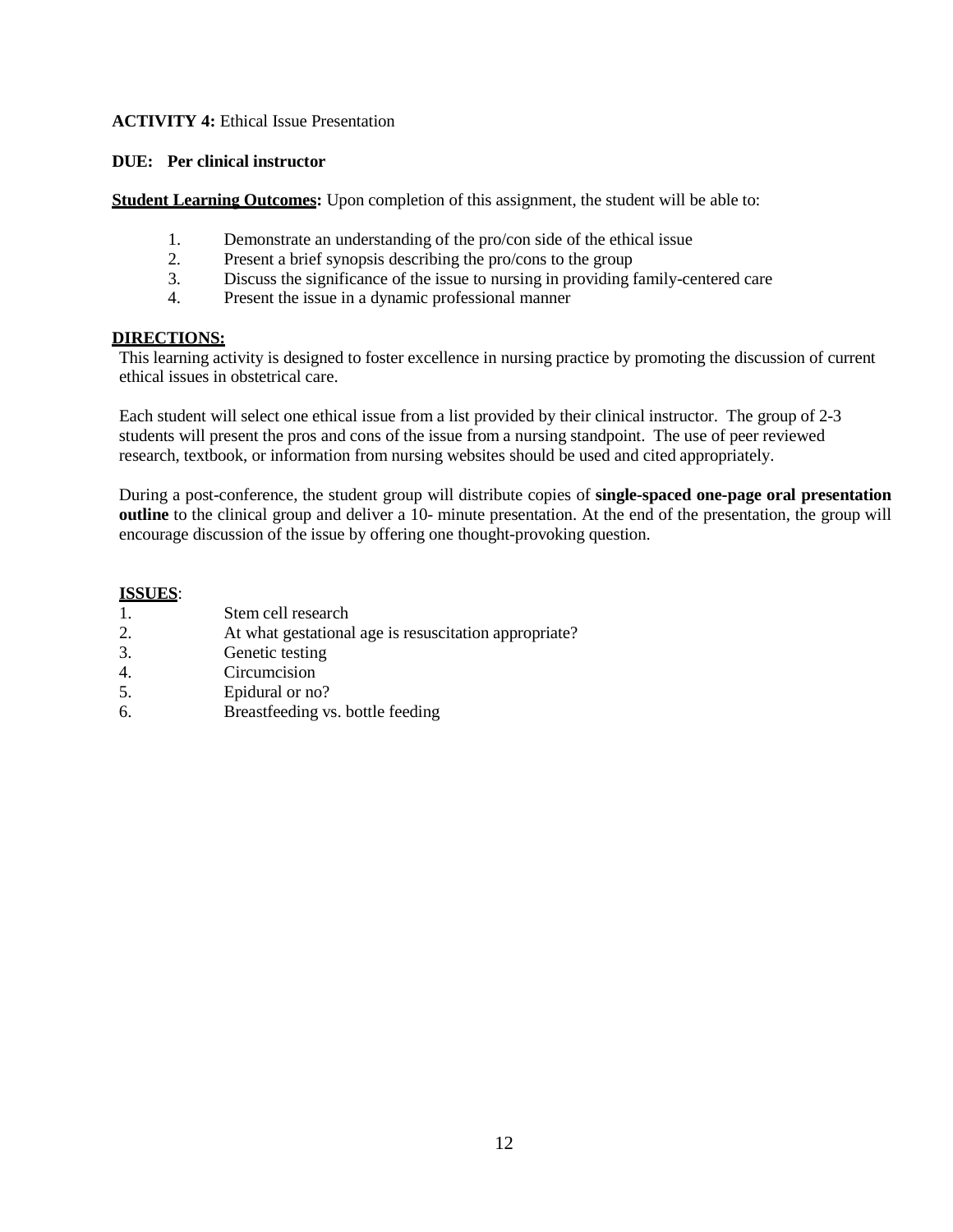### NSG 330/331 Ethical Issue Presentation Rubric

Name: Name:

| <b>Student Learning</b>                     | <b>Initial</b>             | <b>Emerging</b>                    | <b>Developed</b>                                  |  |  |  |
|---------------------------------------------|----------------------------|------------------------------------|---------------------------------------------------|--|--|--|
| <b>Outcomes: Upon</b><br>completion of this | 3 points                   | 4 points                           | 5 points                                          |  |  |  |
| assignment the student will                 |                            |                                    |                                                   |  |  |  |
| be able to:                                 |                            |                                    |                                                   |  |  |  |
| 1. Present a brief synopsis of              | Articulated < 3            | Clearly articulated 3              | Clearly articulated the                           |  |  |  |
| the ethical issue                           | components of the ethical  | components of the ethical<br>issue | ethical issue:<br>-3 pros                         |  |  |  |
|                                             | issue                      |                                    | -3 cons                                           |  |  |  |
|                                             |                            |                                    | -use of 3 professional                            |  |  |  |
|                                             |                            |                                    | sources                                           |  |  |  |
|                                             |                            |                                    | -asked a thought                                  |  |  |  |
|                                             |                            |                                    | provoking question                                |  |  |  |
| 2. Discuss the significance of              | < 2 elements of            | 2 elements of significance         | following presentation<br>Significance is evident |  |  |  |
| the issue in providing family               | significance are noted     | are noted                          | by:                                               |  |  |  |
| centered care                               |                            |                                    | -nursing response to the                          |  |  |  |
|                                             |                            |                                    | issue (ie:ANA position                            |  |  |  |
|                                             |                            |                                    | standpoints)                                      |  |  |  |
|                                             |                            |                                    | -relevant laws regarding                          |  |  |  |
|                                             |                            |                                    | the issue<br>-how nurses are                      |  |  |  |
|                                             |                            |                                    | affected by the issue                             |  |  |  |
| 3. Demonstrate an                           | No outline or difficult to | Outline is basic and               | Outline is organized,                             |  |  |  |
| understanding of the pro                    | read                       | organized. Minimal points          | easy to read and                                  |  |  |  |
| and con sides of the issue                  |                            | integrated into body of            | understand, important                             |  |  |  |
|                                             |                            | outline                            | points are clearly                                |  |  |  |
|                                             |                            |                                    | integrated into body of<br>outline                |  |  |  |
| 4. Present the contents in a                | Presented with < 4 of the  | Presented with 4 of the            | Presented in                                      |  |  |  |
| dynamic professional                        | professional behaviors     | professional behaviors             | professional manner:                              |  |  |  |
| manner                                      | listed in "Developed"      | listed in "Developed"              | -Engaging eye contact                             |  |  |  |
|                                             | column                     | column                             | - Clear articulation                              |  |  |  |
|                                             |                            |                                    | - Easily heard                                    |  |  |  |
|                                             |                            |                                    | - Language was<br>professional                    |  |  |  |
|                                             |                            |                                    | - Logical flow to                                 |  |  |  |
|                                             |                            |                                    | presentation                                      |  |  |  |
| <b>Total points</b><br>20                   |                            |                                    |                                                   |  |  |  |

### **Comments:**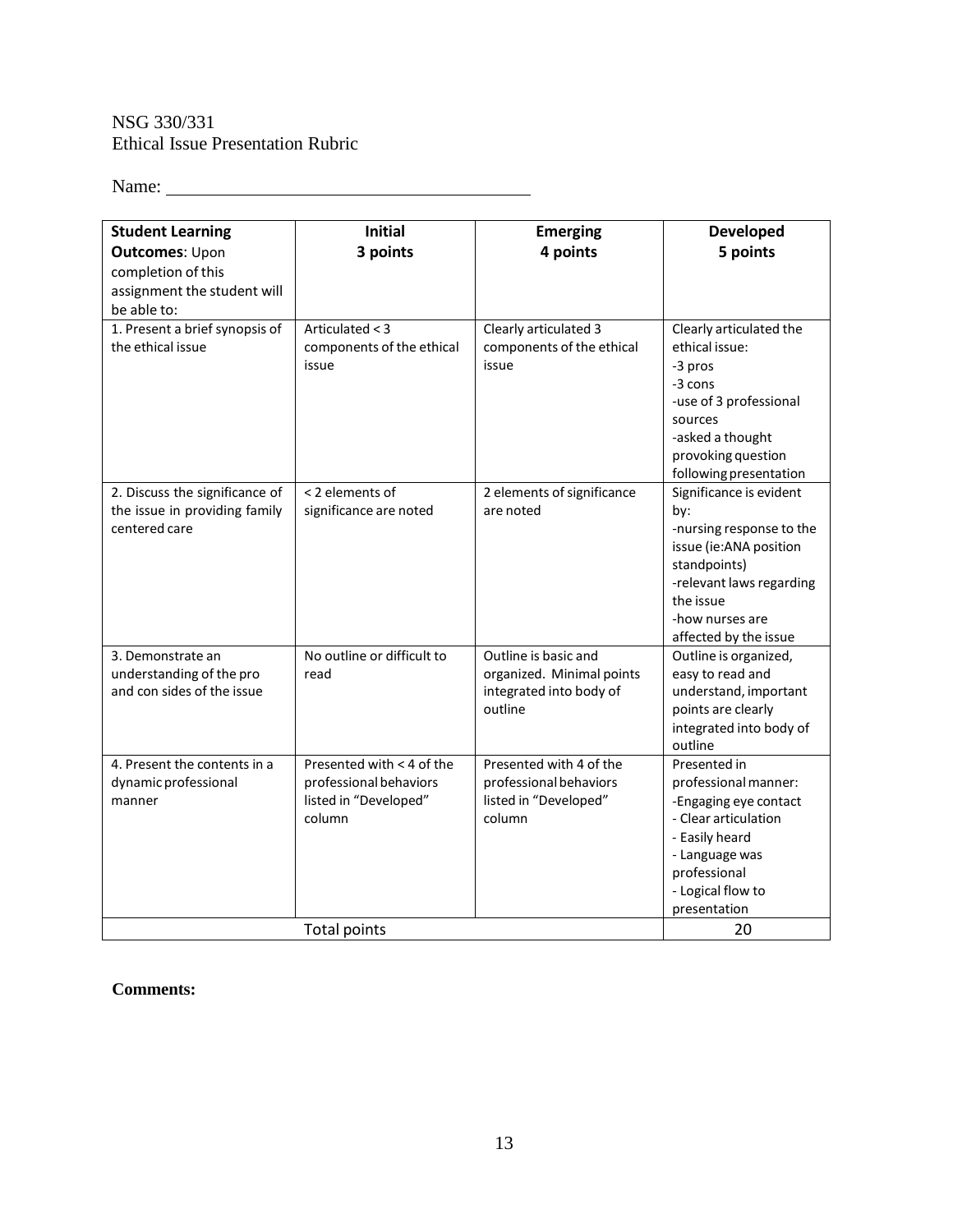### **INDIVIDUAL EVALUATION OF THE GROUP PROCESS**

Complete the following evaluation grid after project completion and presentation. Describe how the variable was effective or ineffective. For each item rank the group or individual's performance on the  $1 - 4$  scale. Do not give half grades, circle the whole number. Follow each score with brief comments that support your scoring. Be specific. Scale descriptors: *1: Did not occur* to *4: Fully met criteria for Effective Group Process*

| <b>Variable</b>            | <b>Circle one</b> |                 | <b>Effective</b> | <b>Ineffective</b> |  |
|----------------------------|-------------------|-----------------|------------------|--------------------|--|
|                            | number            |                 |                  |                    |  |
| Group Identity: Each       |                   |                 |                  |                    |  |
| member works towards a     |                   | $1 \t2 \t3 \t4$ |                  |                    |  |
| common goal.               |                   |                 |                  |                    |  |
| Cohesiveness: Positive     |                   |                 |                  |                    |  |
| interactions aimed at      |                   | $1 \t2 \t3 \t4$ |                  |                    |  |
| success.                   |                   |                 |                  |                    |  |
| Decision Making:           |                   |                 |                  |                    |  |
| Consensus over vote or     |                   | $1 \t2 \t3 \t4$ |                  |                    |  |
| leader decision maker.     |                   |                 |                  |                    |  |
| Leadership: Leader         |                   |                 |                  |                    |  |
| defined, influences        |                   | $1 \t2 \t3 \t4$ |                  |                    |  |
| others, there are          |                   |                 |                  |                    |  |
| followers.                 |                   |                 |                  |                    |  |
| Power: Each given          |                   |                 |                  |                    |  |
| authority & responsibility |                   | $1 \t2 \t3 \t4$ |                  |                    |  |
| to complete role.          |                   |                 |                  |                    |  |

Rank each member according to his or her level of participation/sense of responsibility. Support each score with specific comments. Scale descriptors: *1: Minimal to no participation/lacks sense of responsibility* to *4: Full participation & sense of responsibility*

| <b>Individual Members</b> | <b>Circle one</b><br>number | <b>Comments to support your score</b> |  |
|---------------------------|-----------------------------|---------------------------------------|--|
| <b>Self Evaluation</b>    | $1 \t2 \t3 \t4$             |                                       |  |
|                           | $1 \t2 \t3 \t4$             |                                       |  |
|                           | $1 \t2 \t3 \t4$             |                                       |  |
|                           | $1 \t2 \t3 \t4$             |                                       |  |
|                           | $1 \t2 \t3 \t4$             |                                       |  |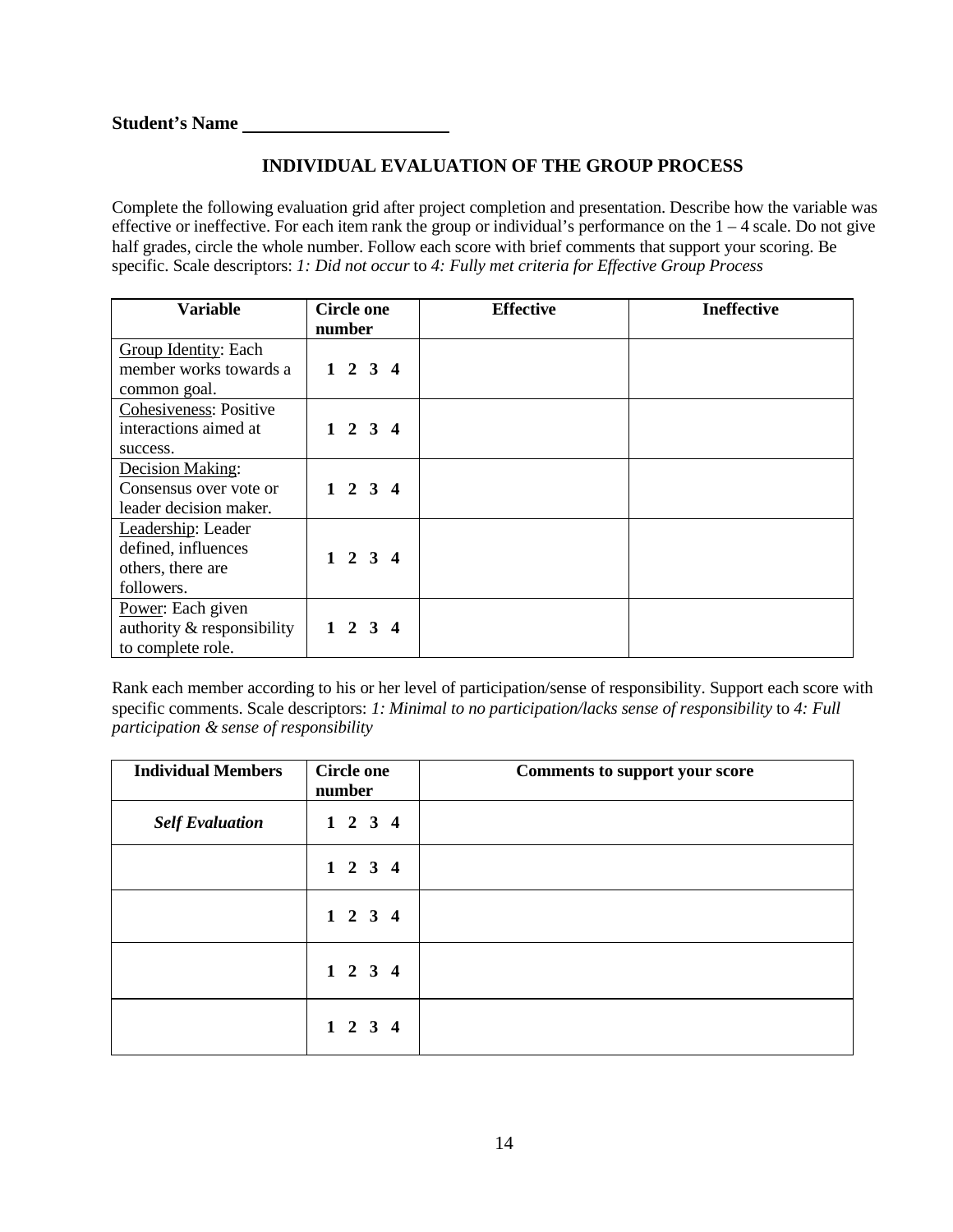### **TOPIC: Physiologic Changes of Pregnancy**

STUDENT LEARNING OUTCOMES: Upon completion of the class session and discussion, the student will be able to:

- 1. Describe the menstrual cycle in terms of the phases of the endometrial cycle, including hormones involved.
- 2. Describe the process of conception.
- 3. Calculate the expected date of confinement using Naegele's Rule.
- 4. Describe Obstetrical history utilizing the GTPAL system. Understand and apply definitions of GTPAL.
- 5. Discuss the impact of a pregnancy and/or a new member on the family unit.
- 6. Explain the physiologic changes occurring during pregnancy.
- 7. Identify the key differences in the presumptive, probable and positive signs of pregnancy.
- 8. List the common discomforts of pregnancy and associated physiological causes.
- 9. Select appropriate nursing interventions to reduce or relieve the common discomforts.
- 10. Correlate the relationship between fundal height and fetal growth.
- 11. Discuss common laboratory results and their meaning during pregnancy.

## RELATED STUDENT ACTIVITIES:

- 1. Textbook page 67-68, Chapters 13 & 15
- 2. Recommended: study guide chapters corresponding to text chapters.

## TOPIC: Fetal Development & Newborn Transition

STUDENT LEARNING OUTCOMES: Upon completion of the class session and discussion, the student will be able to:

- 1. Describe important milestones in the development of the embryo and fetus.
- 2. Describe the circulatory system changes that occur when the fetus becomes a neonate.
- 3. Identify nursing goals to facilitate the infant's transition to extrauterine life that might affect respiratory function.
- 4. Name the components of the Apgar score and their interpretation
- 5. Identify the implications of cold stress for the neonate and identify nursing interventions to facilitate maintenance of body temperature.
- 6. Identify mechanisms of heat loss in the neonate and explain the neonate's mechanism for maintaining body temperature.
- 7. Describe how to perform a physical and gestational assessment of the newborn.

- 1. Textbook Chapters 12, 23
- 2. Recommended: study guide chapters corresponding to text chapters.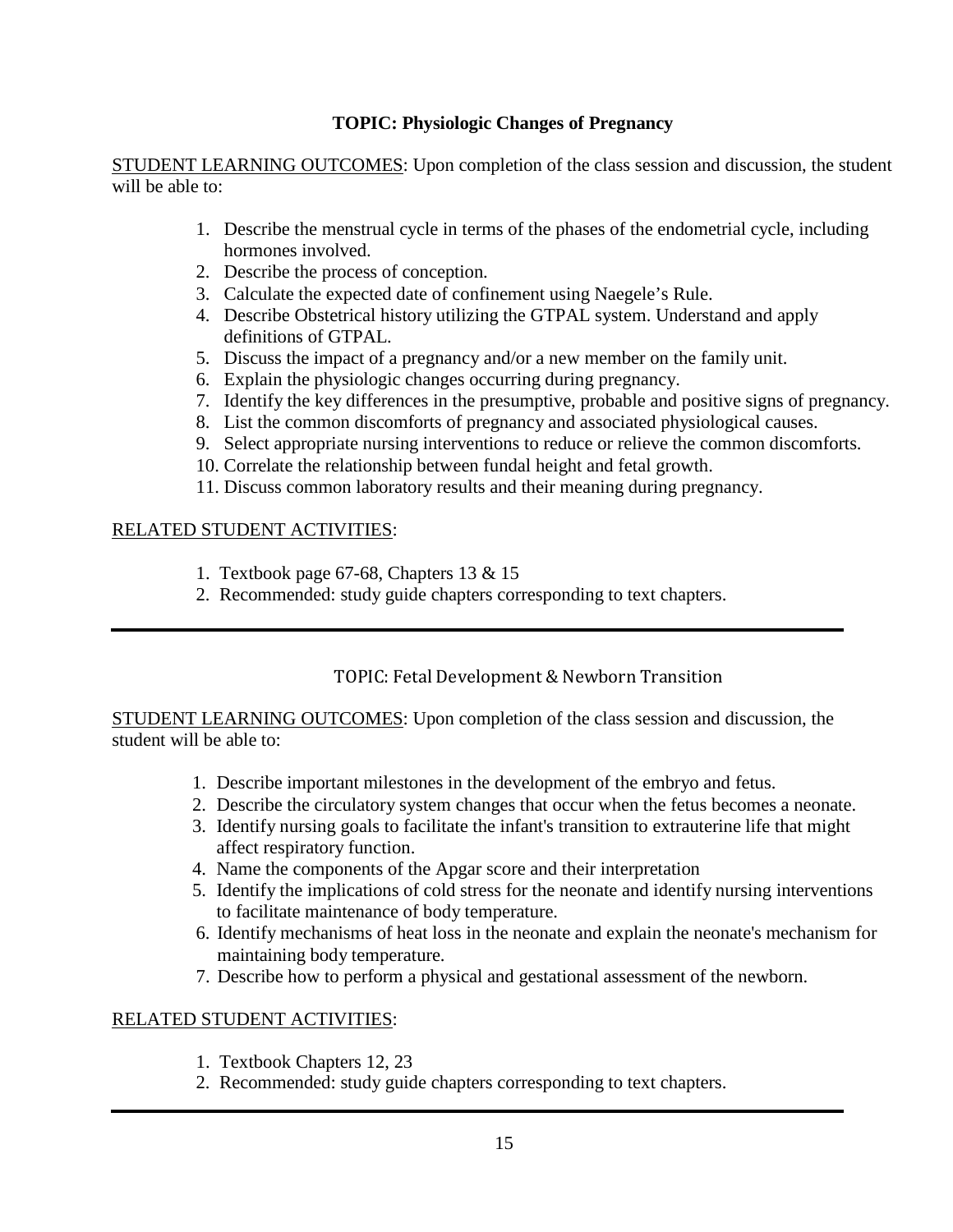### **TOPIC: Intrapartum Fetal Assessment**

STUDENT LEARNING OUTCOMES: Upon completion of the class session and discussion, the student will be able to:

- 1) Describe the normal nutritional needs of the pregnant and lactating woman.
- 2) Discuss the special nutritional needs of high-risk pregnant women.
- 3) Give examples of how to achieve the essential nutritional requirements of pregnancy.
- 4) Define the following FHR monitoring terminology:
	- a) baseline
	- b) baseline tachycardia
	- c) baseline bradycardia
	- d) variability
	- e) periodic FHR pattern
	- f) acceleration
	- g) decelerations: early, late, variable and prolonged
- 5) Explain the physiologic mechanisms creating changes in FHR patterns.
- 6) Identify and name basic FHR patterns.
- 7) Plan appropriate nursing interventions and evaluations based on assessment to maintain fetal well-being.
- 8) Describe the applicability and importance of the following procedures to the assessment of fetal well-being:
	- a) Fetal non-stress tests (NST)
	- b) Fetal stress tests (CST)
- 9) Identify the nurse's role in the care of clients undergoing fetal assessment procedures.
- 10) Describe the applicability and importance of the following procedures to the assessment of fetal well-being:
	- a) Ultrasound
	- b) Amniocentesis
	- c) Chorionic Villus sampling
	- d) Biophysical profile (BPP)

- 1. Textbook Chapters 18 & 26
- 2. Recommended: study guide chapters corresponding to text chapters.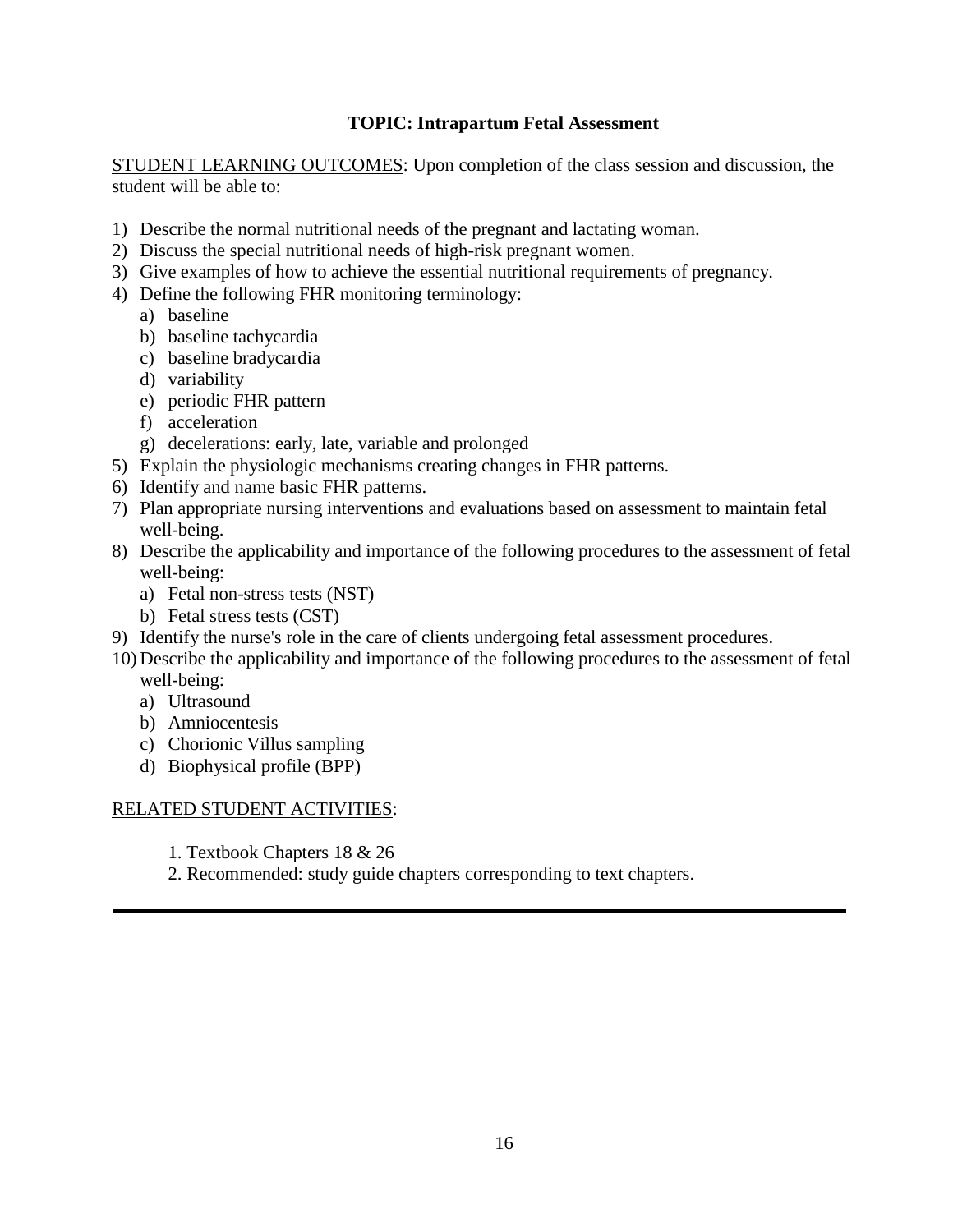### **TOPIC: The First Stage of Labor**

STUDENT LEARNING OUTCOMES: Upon completion of the class session and discussion, the student will be able to:

- 1. Describe the phases and average length of the first stage of labor.
- 2. Verbalize the changes that mark the beginning and end of the first stage of labor.
- 3. Identify the cardinal movements of labor when the baby is in the cephalic presentation.
- 4. Describe the physiology and properties of a uterine contraction.
- 5. Discuss current theories to explain the onset of labor.
- 6. Discuss the concepts in differentiation between "True" vs. "False" labor.
- 7. Describe characteristics of the P's of labor and how they relate to the progress of labor (or lack thereof).
- 8. Identify the types of presentations and explain potential problems of presentations other than vertex.
- 9. Explain the way in which fetal position is described.

### RELATED STUDENT ACTIVITIES:

- 1. Textbook Chapters 16
- 2. Recommended: study guide chapters corresponding to text chapters.
- .

## **TOPIC: The Second, Third and Fourth Stages of Labor**

STUDENT LEARNING OUTCOMES: Upon completion of the class session and discussion, the student will be able to:

- 1. Describe therapeutic nursing interventions to aid in adaptation during the first stage of labor.
- 2. Discuss cultural beliefs that might affect the display of discomfort.
- 3. Discuss two analgesic agents and nursing considerations for both.
- 4. Discuss three regional anesthetics that can be used at the time of delivery.
- 5. List teaching needs and nursing implications when an epidural is administered.
- 6. Explain the major differences between a spinal and an epidural.
- 7. Describe the major purpose and average length of the second stage of labor and the changes that mark the beginning and end of this stage of labor.
- 8. Describe the nursing priorities during the second stage of labor.
- 9. Describe the effects, rationales and side effects of oxytocic agents used in the  $3<sup>rd</sup>$  stage of labor. Include expectant and active management of the third stage.
- 10. Plan nursing strategies to promote physiologic adaptation in the  $3<sup>rd</sup>$  stage of labor.

- 1. Textbook Chapters 17 & pages 378 384
- 2. Recommended: study guide chapters corresponding to text chapters.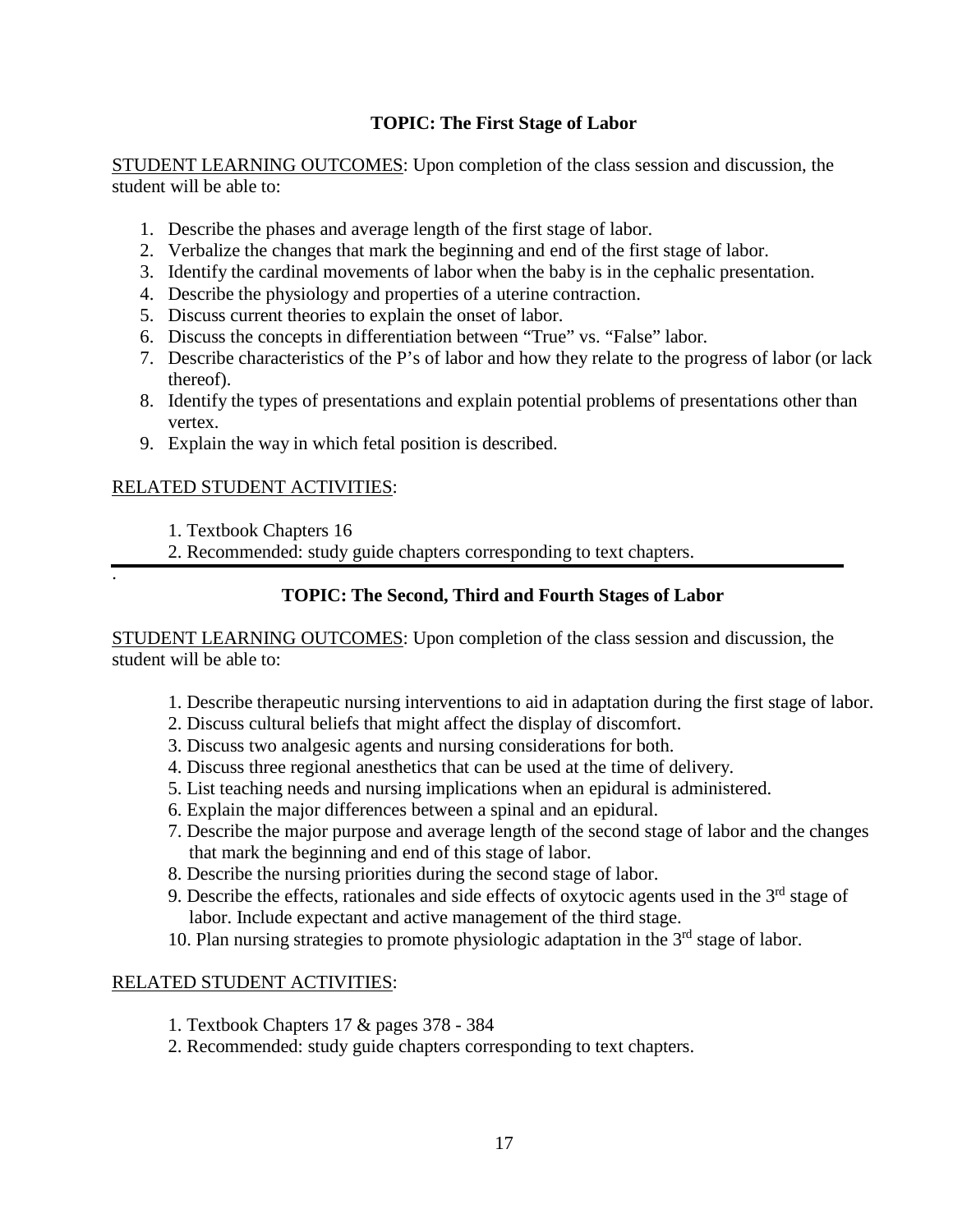### **TOPIC: The Normal & Complicated Postpartum**

STUDENT LEARNING OUTCOMES: Upon completion of the class session and discussion, the student will be able to:

- 1. Describe the components of the postpartum maternal and infant assessments during the immediate postpartum periods; including the frequency, normal findings and variations in the normal.
- 2. Explain the rationale for nursing assessments (BUBBLEE) and interventions in the postpartum period for both mother and infant.
- 3.Discuss risk factors, signs/symptoms and interventions for postpartum blues and depression, and be able to differentiate between the two.
- 4. Describe the following possible infections or medical complications that may occur during the postpartum period and give at-risk populations:
	- 4.1 Thrombophlebitis, DVT or SVT
	- 4.2 Postpartum Endometritis
	- 4.3 UTI or Cystitis
	- 4.4 Postpartum Hemorrhage
	- 4.5 Mastitis
	- 4.6 DIC

### RELATED STUDENT ACTIVITIES:

- 1. Textbook Chapters 20, 21 &34
- 2. Recommended: study guide chapters corresponding to text chapters.

### **TOPIC: Diabetes in Pregnancy & Hyperemesis**

STUDENT LEARNING OUTCOMES: Upon completion of the class session and discussion, the student will be able to:

- 1. Identify maladaptive physiologic changes that are characteristic of gestational diabetes.
- 2. Describe principles of administration of medications prescribed for clients with gestational diabetes.
- 3. Identify nursing strategies for the care of clients experiencing gestational diabetes.
- 4. Identify and describe the physiologic changes & nursing implications of pre-existing diabetes on pregnancy.
- 5. Identify common lab data and tests for diagnosis and treatment of diabetes in pregnancy.
- 6. Analyze the consequences of diabetes on the fetus and newborn & nursing implications.
- 7. Discuss the impact of Hyperemesis on the mother, fetus and family.

- 1. Textbook pages 701 706
- 2. Recommended: study guide chapter corresponding to text chapter.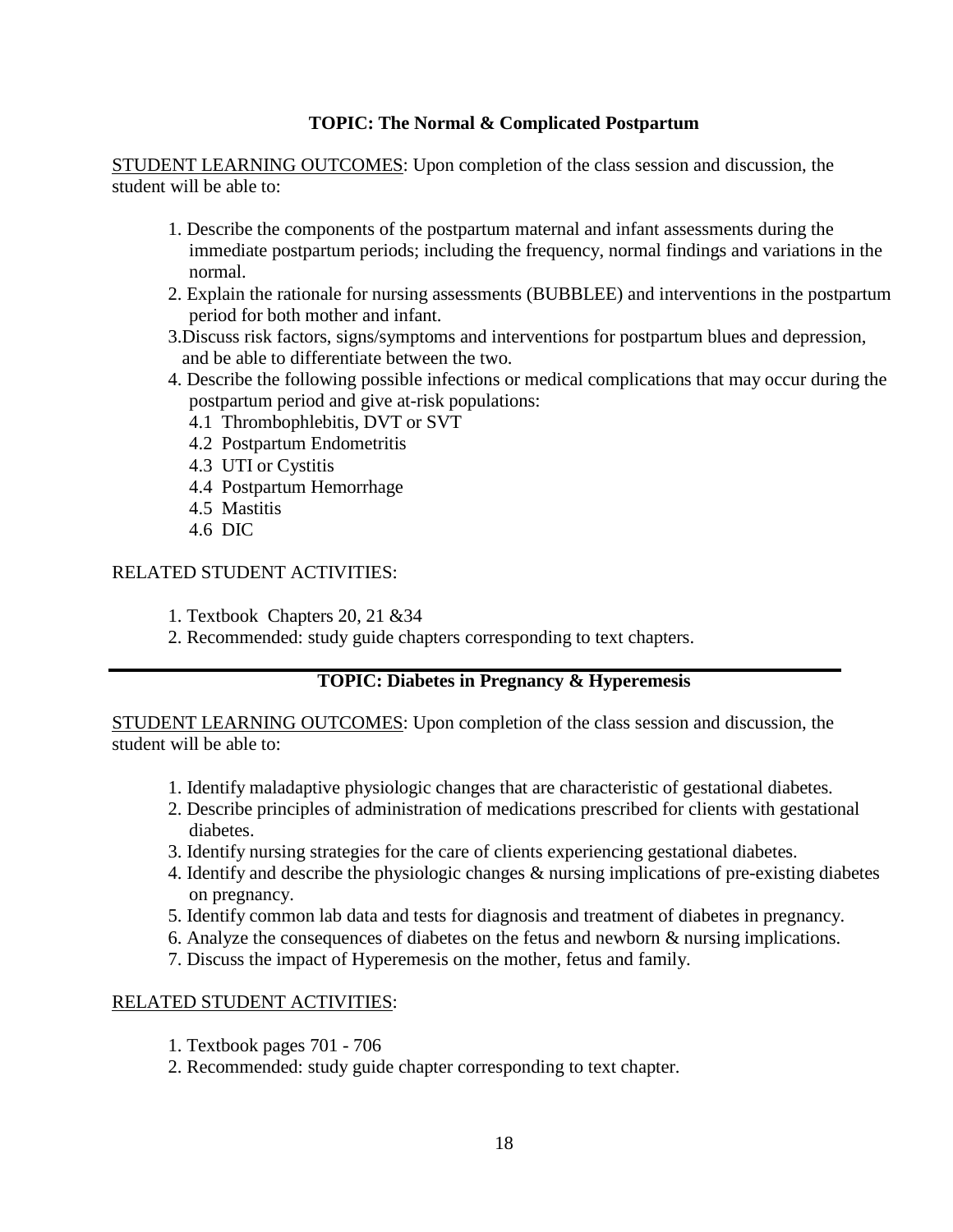### **TOPIC: Hypertensive Disorders of Pregnancy**

STUDENT LEARNING OUTCOMES: Upon completion of the class session and discussion, the student will be able to:

- 1. Differentiate the defining characteristics of gestational hypertension, preeclampsia and eclampsia, and chronic hypertension.
- 2. Identify the risk factors for developing preeclampsia.
- 3. Describe the pathophysiology of preeclampsia.
- 4. Evaluate the maternal, fetal and newborn morbidity and mortality attributable to the hypertensive disorders of pregnancy.
- 5. Identify assessment techniques for preeclampsia.
- 6. Differentiate between the management of the woman with mild vs. severe preeclampsia.
- 7. Describe HELLP syndrome, including appropriate nursing actions.
- 8. Evaluate the use of anticonvulsant and antihypertensive medications.

### RELATED STUDENT ACTIVITIES:

1. Textbook Chapter 27

2. Recommended: study guide chapter corresponding to text chapter.

### **TOPIC: Labor & Birth Complications & Placental Abnormalities**

STUDENT LEARNING OUTCOMES: Upon completion of the class session and discussion, the student will be able to:

- 1. Differentiate between preterm birth and low birth weight.
- 2. Identify the physiological changes that are characteristic of, and risk factors for, preterm labor.
- 3. Describe the principles of administration of medications prescribed for clients with preterm labor, including tocolytics and glucocorticoids
- 4. Analyze the consequences of preterm labor on the fetus and newborn.
- 5. Describe the etiology, signs and symptoms, and consequences for the mother and fetus of the following conditions of the placenta and/or umbilical cord:
	- 5.1 Placenta Previa
	- 5.2 Abruptio Placenta
	- 5.3 Placenta Accreta, Increta and Percreta
	- 5.4 Prolapsed Umbilical Cord
- 6. Summarize the nursing care management for a trial of labor, the induction and augmentation of labor, assisted vaginal delivery and vaginal birth after cesarean.

- 1. Textbook Chapters 28 & 33
- 2. Recommended: study guide chapters corresponding to text chapters each week.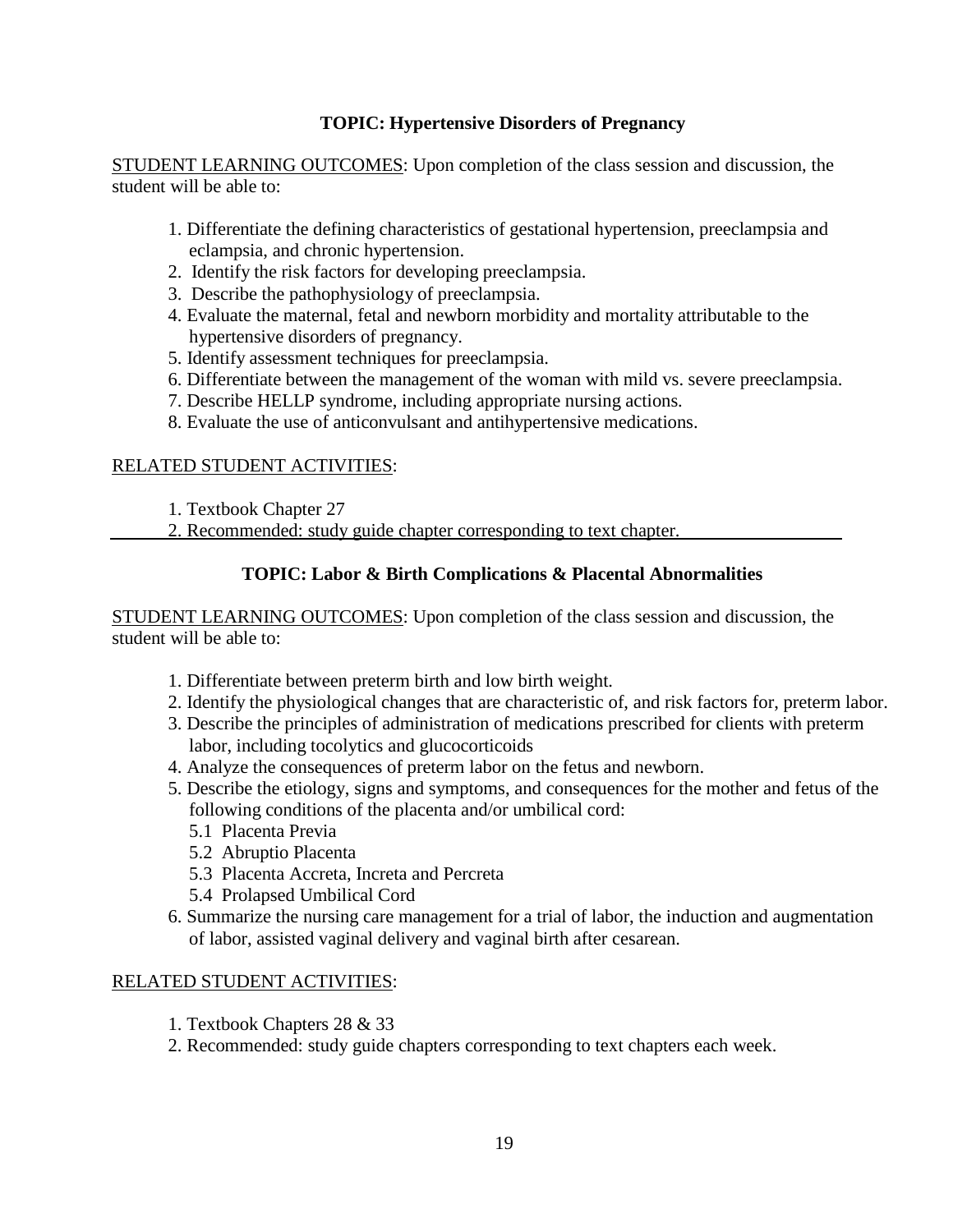### **TOPIC: The High Risk Neonate**

STUDENT LEARNING OUTCOMES: Upon completion of the class session and discussion, the student will be able to:

- 1. Compare and contrast the definitions and characteristics of preterm, near-term, term, postterm, and post-mature neonates, as well as LGA, AGA & SGA
- 2. Discuss respiratory distress syndrome and the approach to treatment.
- 3. Identify risk factors that predispose preterm infants to retinopathy of prematurity and Chronic Lung Disease (CLD) and the assessments, nursing implications, treatments for the issues.
- 4. Describe meconium aspiration syndrome & nursing implications.
- 5. Examine the psychosocial & spiritual needs of parents with infants at risk due to their gestational age and birth weight.
- 6. Discuss the pathophysiology of hyperbilirubinemia, its treatment & nursing implications.
- 7. Describe common congenital abnormalities and identify nursing care priorities for each anomaly.
- 8. Discuss discharge planning and home care for high-risk newborns and their families.

### RELATED STUDENT ACTIVITIES:

- 1. Textbook Chapters 35, 36 & 37
- 2. Recommended: study guide chapters corresponding to text chapters each week.

### **TOPIC: Ethical Issues in Obstetrical Nursing**

STUDENT LEARNING OUTCOMES: Upon completion of the class session and discussion, the student will be able to:

- 1. Develop an awareness of ethical issues that confront a childbearing family.
- 2. Formulate their personal views related to the ethical issues involved in the childbearing process.
- 3. Identify specific issues related to ethical issues in the childbearing years, including but not limited to: elective abortion, human cloning, stem cell research, mandatory sterilization, sexselection and fetal rights.

- 1. Textbook pages 8-16 & Chapter 3
- 2. Come to class ready to discuss those topics specified review ahead of time.